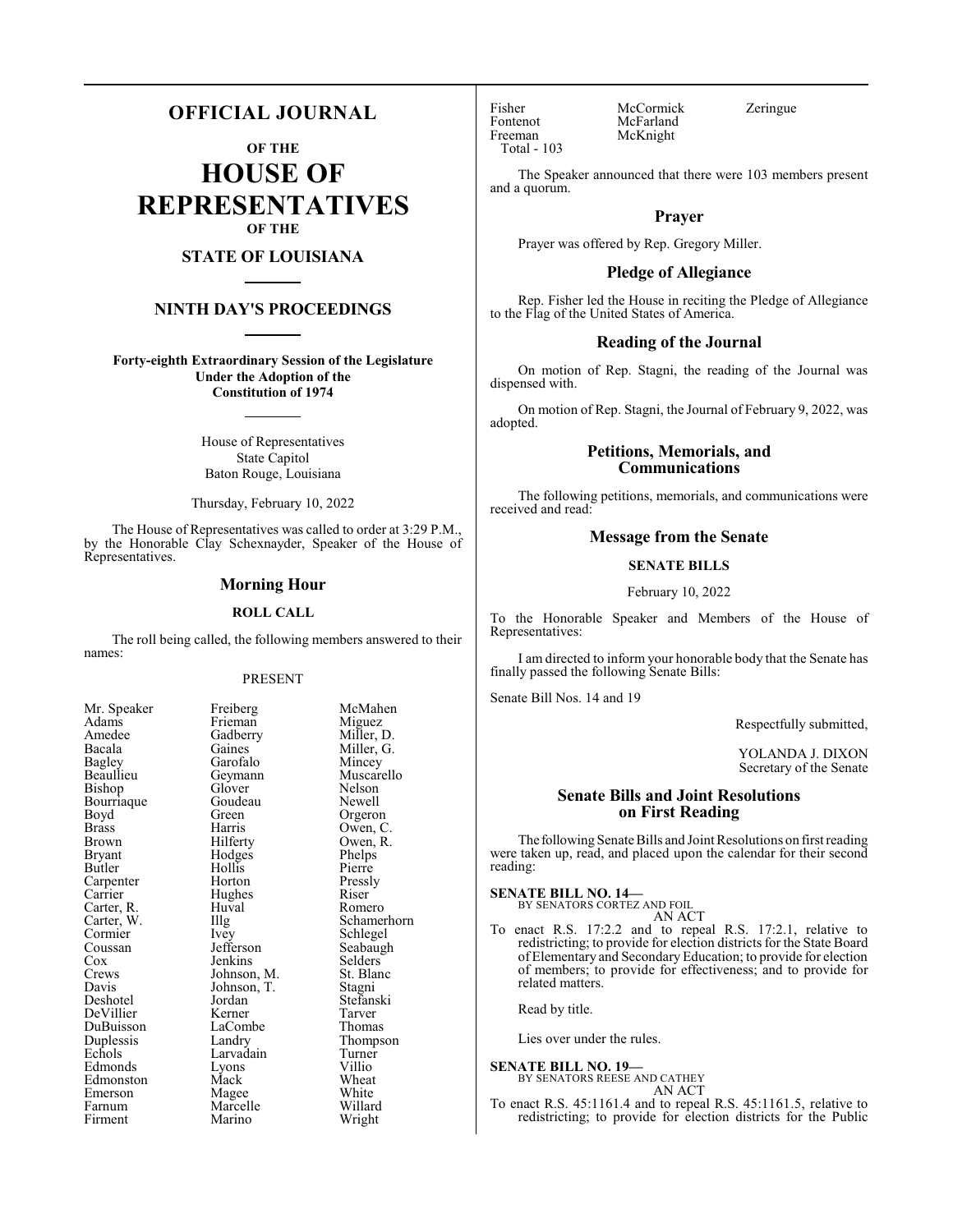# Page 2 HOUSE

9th Day's Proceedings - February 10, 2022

Service Commission; to provide for election of commissioners; to provide for effectiveness; and to provide for related matters.

Read by title.

Lies over under the rules.

## **Senate Bills and Joint Resolutions on Second Reading to be Referred**

The following Senate Bills and Joint Resolutions on second reading to be referred were taken up, read, and referred to committees, as follows:

#### **SENATE BILL NO. 5—** BY SENATOR HEWITT

AN ACT

To enact R.S. 18:1276 and to repeal R.S. 18:1276.1, relative to congressional districts; to provide for the redistricting of Louisiana's congressional districts; to provide with respect to positions and offices, other than congressional, which are based upon congressional districts; to provide for the effectiveness; and to provide for related matters.

Read by title.

Under the rules, the above bill was referred to the Committee on House and Governmental Affairs.

## **House Bills and Joint Resolutions on Second Reading Reported by Committee**

The following House Bills and Joint Resolutions on second reading reported by committee were taken up and acted upon as follows:

#### **HOUSE BILL NO. 14—**

- BY REPRESENTATIVES SCHEXNAYDER, BACALA, BAGLEY,<br>BEAULLIEU, BISHOP, BOURRIAQUE, BROWN, BUTLER, CARRIER,<br>COUSSAN, DAVIS, DESHOTEL, DEVILLIER, ECHOLS, EDMONDS,<br>EDMONSTON, FARNUM, FİRMENT, FREEMAN, FRIEMAN,<br>GADBERRY, GOUDEAU,H AN ACT
- To enact R.S. 24:35.3 and to repeal R.S. 24:35.2, relative to redistricting; to provide for the election districts for the House of Representatives of the Legislature of Louisiana; to provide for effectiveness; and to provide for related matters.

Read by title.

Reported with amendments by the Committee on House and Governmental Affairs.

The committee amendments were read as follows:

#### **HOUSE COMMITTEE AMENDMENTS**

Amendments proposed by House Committee on House and Governmental Affairs to Original House Bill No. 14 by Representative Schexnayder

#### AMENDMENT NO. 1

On page 1, delete lines 12 through 14 and insert the following:

(1) District 1 is composed of Precincts 63, 66, 82, 85, 88, 105, 132, 133, 134, 136A, 136B, 137, 138, 139, 140, 142, 143, 144, 145, 146, 149, 151, 154, 155, 156, 157, 158, 160, 161, 162, 163, 165, and 166 of Caddo Parish."

#### AMENDMENT NO. 2

On page 2, delete lines 14 through 16 and insert the following:

"(7) District 7 is composed of Precincts 89, 123, and 125 of Caddo Parish; DeSoto Parish; and Precincts 3-4, 5-5, 5-8A, 6-2, 6-3, 6-4, 6-4A, 6-4B, 7-1, 7-2, 7-3, 7-4, 7-5, 8-1, 8-1A, 8-2, 9-1, 9-2, and 9-3 of Sabine Parish.

#### AMENDMENT NO. 3

On page 3, delete lines 18 and 19 and insert the following:

(18) District 18 is composed of Precincts 31 and 32 of Iberville Parish; Pointe Coupee Parish; Precincts 1A, 4, 18, 19, 20, 21, and 22 of West Baton Rouge Parish; and West Feliciana Parish."

#### AMENDMENT NO. 4

On page 3, delete lines 23 through 27 and insert the following:

"(20) District 20 is composed of Caldwell Parish; Precincts 1-2 1-3, 1-4, 2-2, 3-1, 3-2, 3-3, 3-4, 4-1, 4-2, 5-1, 6-1, 6-2, 6-3, 9-1, 9-2, 9-3, and 9-4 of Catahoula Parish; Precincts 1, 2, 3, 4, 4A, 4B, 6, 12, 13, 13A, 14, 21, 22, 26, 27, 30, 31, 32, and 33 of Franklin Parish; Precincts 1-1, 1-2, 1-3, 4-2, 5-1, 6-1, 6-2, 7-1, 9-1, 9-2, 9-3, 9-4, and 10-1 of LaSalle Parish; and Precincts 25, 26, and 58 of Ouachita Parish."

#### AMENDMENT NO. 5

On page 4, delete lines 3 through 5 and insert the following:

"(22) District 22 is composed of Grant Parish; Precincts 2-1, 3-1, 3-2, 4-3, 7-2, 8-2, 8-3, 8-5, 8-6, 8-7, and 9-5 of LaSalle Parish; and Precincts 1-3, 1-3A, 1-4, 1-4A, 1-6, 1-7, 1-11, 1-12, 1-13, and 4-9 of Natchitoches Parish."

# AMENDMENT NO. 6

On page 4, delete lines 10 through 15 and insert the following:

| $\Gamma(24)$ District 24 is composed of Precincts 2, 3, 4, 5, 6, 9, 19,             |
|-------------------------------------------------------------------------------------|
| 19C, $20$ , and 21 of Beauregard Parish; Precincts 1-1, 1-2, 1-3, 2-1,              |
| 2-2, 2-2A, 2-3, 2-4, 2-4A, 2-5, 2-6, 2-6A, 3-2, 3-6, 3-6A, 3-7, 3-7B,               |
| $3-7X$ , $4-1$ , $5-3$ , and $5-8$ of Sabine Parish; and Precincts $1-5$ , $1-5A$ , |
| 1-7, 1-9, 2-1, 2-1A, 2-2, 2-2A, 2-3, 2-3A, 2-4, 2-4E, 3-1, 3-2, 3-3,                |
| 3-4, 3-5, 4-3E, 4-3L, 4-3N, 5-1, 5-1A, 5-2, 5-2A, 6-1, 6-2, 6-3, 6-4,               |
| 7-3, 7-4A, 8-1, 8-2, and 8-3 of Vernon Parish."                                     |

### AMENDMENT NO. 7

On page 5, delete lines 1 through 9 and insert the following:

 $(29)$  District 29 is composed of Precincts 1-17, 1-18, 1-19 1-21, 1-22, 1-23, 1-24, 1-25, 1-26, 1-58, 1-77, 1-85, 2-16, 2-23, 2-27, and 2-30 of East Baton Rouge Parish: and Precincts 1B, 1C, 2A, 2B and 2-30 of East Baton Rouge Parish; and Precincts 1B, 1C 3, 5, 6, 7A, 7B, 8, 9, 10A, 10B, 11A, 11B, 12, 13A, 13B, 14, 15, 16, and 17 of West Baton Rouge Parish.

(30) District 30 is composed of Precincts 7, 15, 16, 16A, 16B, 17, 17A, 18, 18A, 25, 25A, 25B, 26, 27, 27A, 27B, 27D, 28, and 30 of Beauregard Parish; and Precincts 1-1, 1-1B, 1-2, 1-2A, 1-3, 1-3B, 1-3C, 1-3D, 1-4, 1-4A, 1-4B, 1-4C, 1-4D, 1-6, 1-6A, 1-6B, 1-7A, 1-7B, 1-8, 1-8A, 1-8C, 1-8E, 1-8F, 4-1, 4-2, 4-3, 4-3A, 4-3C, 4-3F, 4-3G, 4-3J, 4-3K, 4-3M, 7-1, 7-2, 7-2A, 7-4, 7-5, 7-5A, and 7-5C of Vernon Parish."

### AMENDMENT NO. 8

On page 6, delete lines 10 and 11 and insert the following: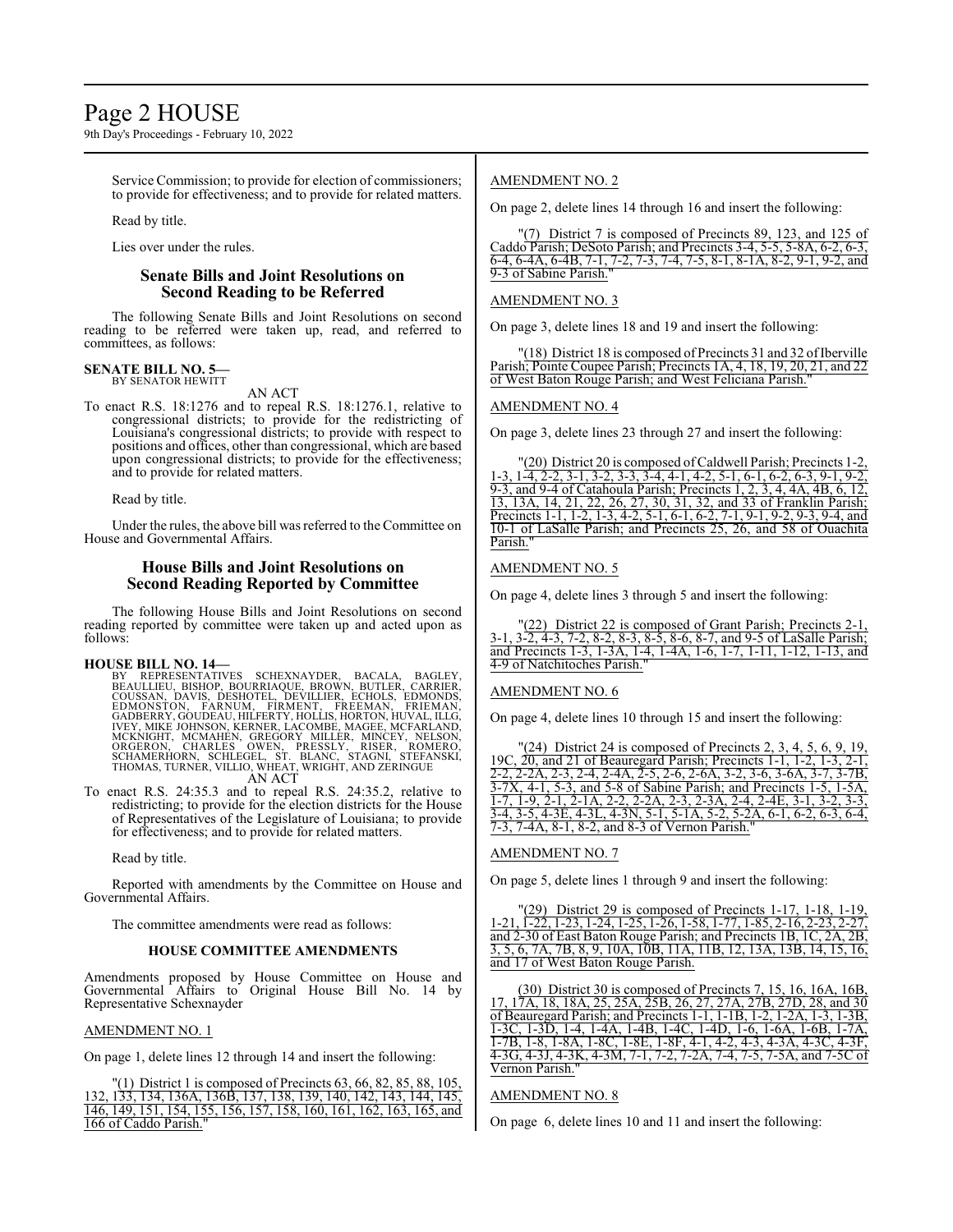$\Gamma(39)$  District 39 is composed of Precincts 1, 2, 3, 4, 5, 6, 7, 8, 9, 26, 29, 30, 31, 71, 113, 114, 119, 122, 123, and 124 of Lafayette Parish."

AMENDMENT NO. 9

On page 6, delete lines 24 through 29 and insert the following:

"(44) District 44 is composed of Precincts 10, 11, 12, 13, 14, 15, 16, 17, 18, 19, 20, 21, 22, 23, 24, 25, 51, 52, 53, 55, 57, 58, 60, 61, 62, 63, 64, 65, 66, 68, 72, and 112 of Lafayette Parish.

(45) District 45 is composed of Precincts 32, 33, 38, 39, 40, 41, 42, 43, 44, 45, 46, 47, 48, 49, 69, 70, 73, 74, 75, 76, 77, 78, 79, 80, 81, 82, 83, 84, and 90 of Lafayette Parish."

### AMENDMENT NO. 10

On page 7, delete lines 4 through 14 and insert the following:

(47) District 47 is composed of Precincts 260, 365, 370, 371N, and 371S of Calcasieu Parish; Cameron Parish; and Precincts 1, 2, 5A, 6, 7A-1, 7B, 8B, 9, 10A, 11, 12, 14, 16, 18, 19A, 19A-1, 19B, 20A-2, 20B-1, 21, 21A, 23, 28, 29, 38, 40, and 57B of Vermilion Parish.

(48) District 48 is composed of Precincts 1-3, 3-1, 3-2, 3-3, 6-3, 6-5, 7-1, 7-2, 7-4, 7-5, 8-2, 8-3, 9-2, 9-4, and 9-5 of Iberia Parish; Precincts 100, 101, 102, 110, and 116 of Lafayette Parish; and Precincts 3 and 4 of St. Martin Parish.

(49) District 49 is composed of Precincts 2-3, 5-4, 10-3, 10-4, 10-7, 13-1, 13-3, 14-1, and 14-3 of Iberia Parish; Precincts 103, 107, 108, 111, and 118 of Lafayette Parish; and Precincts 41, 42A, 42B, 44, 45A, 46B-1, 49B-1, 49B-2, 50A, 51, 53, and 57A of Vermilion Parish."

#### AMENDMENT NO. 11

On page 8, delete lines 12 through 15 and insert the following:

"(58) District 58 is composed of Precincts 23, 28, 30, 36, 37, 39, 42, 44, 45, 47, 48, 50, 51, 52, 53, 54, 55, 57, 65, and 73 of Ascension Parish; Precincts 1, 2, 3, 4, 5, 7, 10, 12, 13, 14, 15, 16, 17, 18, and 19 of St. James Parish; and Precincts 1-1, 1-3, 2-1, 2-2, and 2-3 of St. John the Baptist Parish."

#### AMENDMENT NO. 12

On page 8, delete line 18 through 29 and insert the following:

"(60) District 60 is composed of Precincts 1-1, 1-2, 2-1, 4-1, 4-2, 5-1, 5-2, 5-3, 5-5, 6-1, 6-2, 6-3, 7-1, 7-2, 7-3, 8-1, and 9-1 of Assumption Parish; and Precincts 1, 3, 4, 5, 6, 7, 9, 10, 11, 12, 13, 13C, 14, 14A, 15, 15B, 16, 17, 18, 19, 20, 21, 22, 23, 24, 25, 26, 27, 28, and 29 of Iberville Parish.

(61) District 61 is composed of Precincts 1-2, 1-7, 1-14, 1-27, 1-28, 1-29, 1-30, 1-31, 1-32, 1-33, 1-36, 1-37, 1-40, 1-50, 1-54, 1-57, 1-61, 1-62, 1-63, 1-64, 1-78, 1-93, and 1-104 of East Baton Rouge Parish.

(62) District 62 is composed of Precincts 1-11, 1-84, 2-3, 2-10, 2-11, 2-12, 2-14, 2-15, 2-17, 2-25, 2-26, and 2-28 of East Baton Rouge Parish; and East Feliciana Parish.

(63) District 63 is composed ofPrecincts 1-86, 1-91, 1-92, 1-94, 1-95, 1-100, 1-101, 2-2, 2-4, 2-5, 2-9, 2-13, 2-18, 2-19, 2-20, 2-21, 2-22, 2-24, 2-29, 2-31, 2-32, 2-34, 2-35, 2-36, and 2-37 ofEast Baton Rouge Parish."

# AMENDMENT NO. 13

On page 10, delete lines 20 through 28 and on page 11 delete lines 1 and 2 and insert the following:

"(80) District 80 is composed of Precincts 18, 19, 20, 23, 24, 29, 31, 32, 33, 35, 36, 37, 40, 70, 71, 73, 74, 75, 76, 77, 78, 79, 81, 82, 83, 84, 85, 86, and 87 of Jefferson Parish.

(81) District 81 is composed of Precincts 14, 15, 27, 34, 35, 40, and 66 of Ascension Parish; Precincts 7B, 7D, 14, 15, 16, 17, 18, 18A, 21, 21A, 22, 31, 32, 33, 34, and 43 of Livingston Parish; and Precincts 6, 8, 9, and 11 of St. James Parish.

(82) District 82 is composed of Precincts 38, 43, 60, 63, 64, 65, 66, 68, 69, 72, 80, 88, 89, 90, 91, 92, 93, 94, 95, 96, 97, 98, 99, 100, 101, 102, 103, 105, 106, 125A, 125B, 126, 127, 128, 129, 130, 131, 132, 133, 134, 136, and 138 of Jefferson Parish."

#### AMENDMENT NO. 14

On page 11, delete lines 18 and 19 and insert the following:

(88) District 88 is composed of Precincts 3, 4, 5, 10, 12, 13 18, 21, 22, 24, 25, 26, 31, 32, 33, 41, 43, 58, and 76 of Ascension Parish.

#### AMENDMENT NO. 15

On page 12, delete lines 18 through 20 and insert the following:

"(96) District 96 is composed of Precincts 1-1, 2-1, 4-1, 4-2, 4-3, 4-4, 6-1, 9-1, 10-1, 10-2, 11-2, 12-1, and 12-3 of Iberia Parish; Precincts 54, 56, and 59 of Lafayette Parish; and Precincts 5, 6, 7, 8, 9, 10, 11, 14, 17, and 18 of St. Martin Parish."

On motion of Rep. Stefanski, the amendments were adopted.

On motion of Rep. Stefanski, the bill, as amended, was ordered engrossed and passed to its third reading.

# **House Bills and Joint Resolutions on Third Reading and Final Passage**

The following House Bills and Joint Resolutions on third reading and final passage were taken up and acted upon as follows:

#### **HOUSE BILL NO. 1—**

BY REPRESENTATIVES SCHEXNAYDER, BEAULLIEU, WILFORD<br>CARTER, DESHOTEL, FARNUM, HODGES, HORTON, MAGEE, AND<br>STEFANSKI AN ACT

To enact R.S. 18:1276 and to repeal R.S. 18:1276.1, relative to congressional districts; to provide for the redistricting of Louisiana's congressional districts; to provide with respect to positions and offices, other than congressional, which are based upon congressional districts; to provide for the effectiveness; and to provide for related matters.

Called from the calendar.

Read by title.

Rep. Magee sent up floor amendments on behalf of Rep. Schexnayder which were read as follows:

#### **HOUSE FLOOR AMENDMENTS**

Amendments proposed by Representative Schexnayder to Engrossed House Bill No. 1 by Representative Schexnayder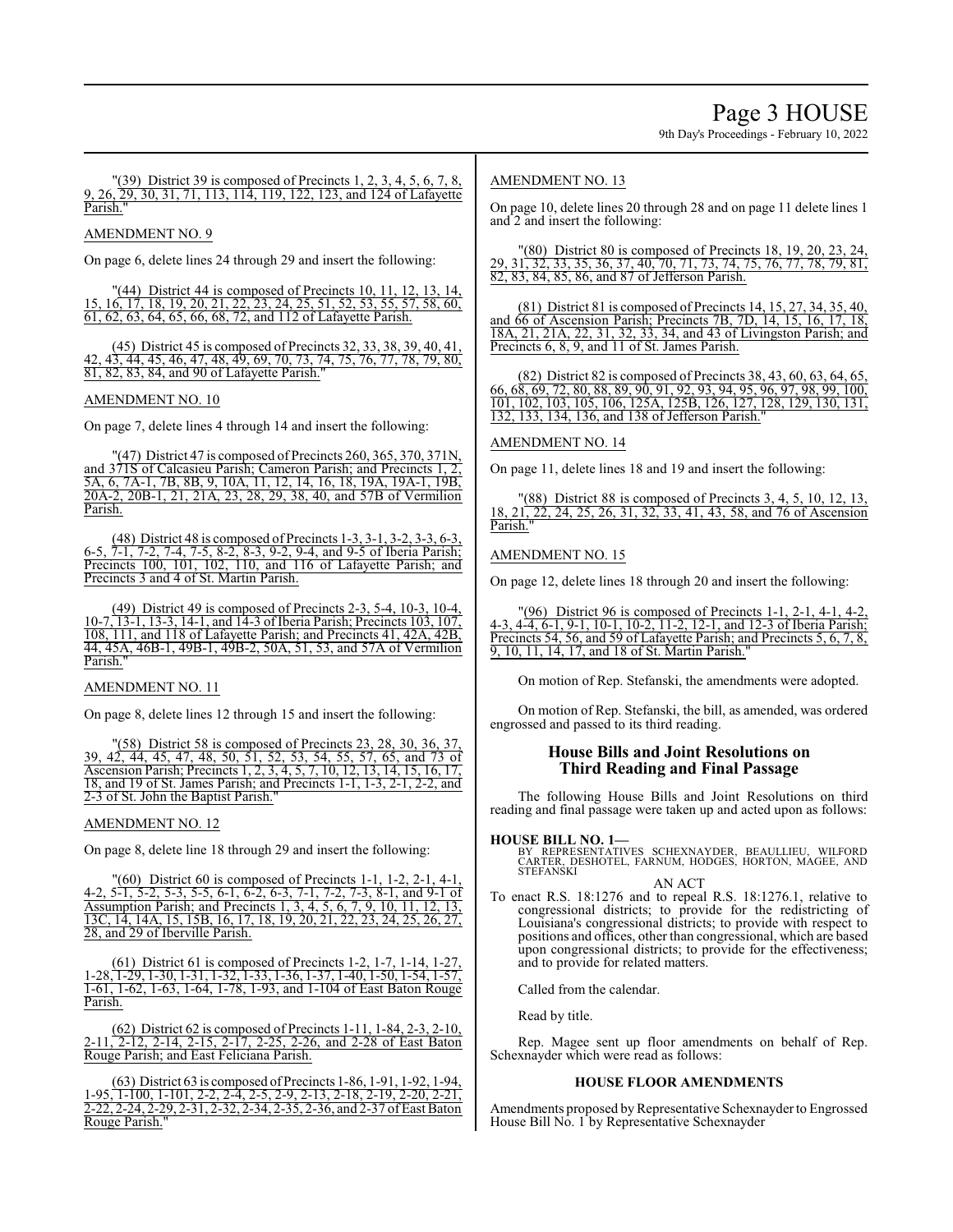# Page 4 HOUSE

9th Day's Proceedings - February 10, 2022

#### AMENDMENT NO. 1

On page 1, delete lines 13 through 19 and delete pages 2 and 3 and on page 4, delete lines 1 and 2 and insert the following:

 $(1)$  District 1 is composed of Precincts 1, 2, 3, 4, 5, 7, 8, 9, 10, 11, 12, 13, 14, 15, 16, 17, 18, 19, 20, 21, 22, 23, 24, 25, 26, 27, 28, 29, 30, 31, 32, 33, 34, 35, 36, 37, 38, 39, 40, 41, 42, 43, 44, 45, 46, 51, 52, 53, 54, 55, 56, 57, 58, 59, 60, 61, 62, 63, 64, 65, 66, 67, 68, 69, 70, 71, 72, 73, 74, 75, 76, 77, 78, 79, 80, 81, 82, 83, 84, 85, 86, 87, 88, 89, 90, 91, 92, 93, 94, 95, 96, 97, 98, 99, 100, 101, 102, 103, 105, 106, 116, 117, 118, 119, 120, 121, 122, 123, 124, 125A, 125B, 126, 127, 128, 129, 130, 132, 134, 136, 192, 198, 199, 203, 246, 247,<br>248, 1-Gl, 1-H, 2-H, 3-H, 4-H, 5-H, 6-H, 7-H, 8-H, 9-H, 1-K, 2-K, 248, 1-GI, 1-H, 2-H, 3-H, 4-H, 5-H, 6-H, 7-H, 8-H, 9-H, 1-K,<br>3-K. 4-K. 5-K. 6-KA. 6-KB, 7-KA, 7-KB, 8-K, 9-K, 10-K, 1 3-K, 4-K, 5-K, 6-KA, 6-KB, 7-KA, 7-KB, 8-K, 9-K, 10-K, 11-K, 12-K, 13-KA, 14-K, 16-K, 17-K, 18-K, 19-K, 20-K, 25-K, 27-K, 28-K, 29-K, 34-K, 35-K, and 1-L of Jefferson Parish; Precincts 3-2, 3-3, 3-6, 4-1, 4-2, 4-3, 4-4, 4-5, 4-6, 7-3, 8-1, 9-1, 9-2, 10-1, 10-2, 10-3, 10-4, 10-5, 10-6, 10-7, 10-8, 10-9, 10-10, 10-11, 10-12, 10-13, 10-14, 10-15, 10-16, 11-1, and 11-2 of Lafourche Parish; Precincts 3-20, 4-7, 4-8, 4-9, 4-11, 4-14, 4-15, 4-17, 4-17A, 4-18, 4-20, 4-21, 4-22, 4-23, 5-15, 5-16, 5-17, 5-18, 7-41, 7-42, 14-2, 14-3, 14-4, 14-7, 14-8, 14-9, 14-10, 14-11, 14-12, 14-13A, 14-14, 14-15, 14-16, 14-18A, 14-19, 14-21, 16-2, 16-3, 17-1, 17-17, 17-18, 17-18A, 17-19, and 17-20 of Orleans Parish; Plaquemines Parish; St. Bernard Parish; St. Tammany Parish; Precincts 48, 49, 70, 70A, 71, 72, 72A, 73, 74, 120, 122, 122A, 122B, 124, 124A, 137A, 141A, 145, 147, 149, 149A, and 151 of Tangipahoa Parish; and Precincts 11, 15, 19, 20, 21, 23, 25, 27, 29, 31, 32, 34, 35, 36, 38, 41, 43, 45, 46, 48, 49, 52, 53, 54, 55, 56, 57, 58, 59, 60, 61, 63, 69, 71, 72, 83, 85, 88, 89, 90, 110, and 111 of Terrebonne Parish.

(2) District 2 is composed of Precincts 30, 36, 37, 39, 42, 44, 45, 47, 48, 50, 51, 52, 53, 54, 55, 57, and 65 of Ascension Parish; Precincts 1-1, 1-2, 2-2, 4-3, 5-5, 6-1, 6-2, 6-3, and 7-1 of Assumption Parish; Precincts 1-2, 1-3, 1-4, 1-5, 1-6, 1-10, 1-11, 1-13, 1-14, 1-15, 1-16, 1-17, 1-18, 1-19, 1-21, 1-22, 1-23, 1-24, 1-25, 1-26, 1-27, 1-28,  $\frac{1}{1-29}$ ,  $\frac{1}{1-30}$ ,  $\frac{1}{1-31}$ ,  $\frac{1}{1-32}$ ,  $\frac{1}{1-36}$ ,  $\frac{1}{1-50}$ ,  $\frac{1}{1-51}$ ,  $\frac{1}{1-58}$ ,  $\frac{1}{1-61}$ ,  $\frac{1}{1-62}$ ,  $\frac{1}{1-63}$ ,  $\frac{1}{1-67}$ , 1-77, 1-84, 1-85, 1-86, 1-91, 1-92, 1-93, 1-94, 1-95, 1-100, 1-101, 1-104, 2-1, 2-9, 2-11, 2-13, 2-16, 2-20, 2-22, 2-23, 2-24, and 2-30 of East Baton Rouge Parish; Precincts 1, 3, 6, 7, 9, 10, 11, 12, 13C, 14, 14A, 15, 16, 17, 18, 19, 20, 21, 22, and 23 of Iberville Parish; Precincts 104, 108, 115, 131, 133, 138, 150, 151, 152, 153, 154, 155, 156, 157A, 157B, 170, 171, 172, 173, 174, 175, 176, 177, 178, 179A, 179B, 180, 181, 182, 183, 184, 185A, 185B, 187, 188, 189, 190, 191, 193A, 193B, 194A, 194B, 195, 196, 197A, 197B, 200, 201, 202, 204, 205, 210, 211, 212, 213A, 213B, 213C, 214A, 214B, 215, 216A, 216B, 216C, 217, 225, 226, 227, 228, 229, 230, 231, 232A, 232B, 234, 235, 236, 237, 238A, 238B, 1-G, 2-G, 3-G, 4-G, 5-G, 6-G, 7-G,<br>234, 235, 236, 237, 238A, 238B, 1-G, 23-G, 3-G, 4-G, 5-G, 6-G, 7-G, 8-G, 9-G, 10-G, 11-G, 12-G, 13-G, 13-KB, 15-K, 21-K, 22-K, 23-K, 24-K, 26-K, 30-K, 31-K, 33-K, 1-W, 2-W, 3-W, 4-W, 5-W, 6-W, and 7-W of Jefferson Parish; Precincts 1-1, 1-2, 1-5, 1-6, 2-1, 2-2, 2-4, 2-6, 2-7, 3-1, 3-8, 3-9, 3-12, 3-14, 3-15, 3-18, 3-19, 4-2, 4-3, 4-5, 4-6, 5-1, 5-2, 5-3, 5-5, 5-7, 5-8, 5-9, 5-10, 5-11, 5-12, 5-13, 6-1, 6-2, 6-4, 6-6, 6-7, 6-8, 6-9, 7-1, 7-2, 7-4, 7-5, 7-6, 7-7, 7-8, 7-9A, 7-10, 7-11, 7-12, 7-13, 7-14, 7-15, 7-16, 7-17, 7-18, 7-19, 7-20, 7-21, 7-23, 7-24, 7-25, 7-25A, 7-26, 7-27, 7-27B, 7-28, 7-28A, 7-29, 7-30, 7-32, 7-33, 7-35, 7-37, 7-37A, 7-40, 8-1, 8-2, 8-4, 8-6, 8-7, 8-8, 8-9, 8-12, 8-13, 8-14, 8-15, 8-19, 8-20, 8-21, 8-22, 8-23, 8-24, 8-25, 8-26, 8-27, 8-28, 8-30, 9-1, 9-3, 9-4, 9-5, 9-6, 9-7, 9-8, 9-9, 9-10, 9-11, 9-12, 9-13, 9-14, 9-15, 9-16, 9-17, 9-19, 9-21, 9-23, 9-25, 9-26, 9-28, 9-28C, 9-29, 9-30, 9-30A, 9-31, 9-31A, 9-31B, 9-31D, 9-32, 9-33, 9-34A, 9-35, 9-35A, 9-36, 9-36B, 9-37, 9-38, 9-38A, 9-39, 9-39B, 9-40, 9-40A, 9-40C, 9-41, 9-41A, 9-41B, 9-41C, 9-41D, 9-42, 9-42C, 9-43A, 9-43B, 9-43C, 9-43E, 9-43F, 9-43G, 9-43H, 9-43I, 9-43J, 9-43K, 9-43L, 9-43M, 9-43N, 9-44, 9-44A, 9-44B, 9-44D, 9-44E, 9-44F, 9-44G, 9-44I, 9-44J, 9-44L, 9-44M, 9-44N, 9-44O, 9-44P, 9-44Q, 9-45, 9-45A, 10-3, 10-6, 10-7, 10-8, 10-9, 10-11, 10-12, 10-13, 10-14, 11-2, 11-3, 11-4, 11-5, 11-8, 11-9, 11-10, 11-11, 11-12, 11-13, 11-14, 11-17, 12-1, 12-2, 12-3, 12-4, 12-5, 12-6, 12-7, 12-8, 12-9, 12-10, 12-11, 12-12, 12-13, 12-14, 12-16, 12-17, 12-19, 13-1, 13-2, 13-3, 13-4, 13-5, 13-6, 13-7, 13-8, 13-9, 13-10, 13-11, 13-12,

13-13, 13-14, 13-15, 13-16, 14-1, 14-5, 14-6, 14-17, 14-20, 14-23, 14-24A, 14-25, 14-26, 15-1, 15-2, 15-3, 15-5, 15-6, 15-8, 15-9, 15-10, 15-11, 15-12, 15-12A, 15-13, 15-13A, 15-13B, 15-14, 15-14A, 15-14B, 15-14C, 15-14D, 15-14E, 15-14F, 15-14G, 15-15, 15-15A, 15-15B, 15-16, 15-17, 15-17A, 15-17B, 15-18, 15-18A, 15-18B, 15-18C, 15-18D, 15-18E, 15-18F, 15-19, 15-19A, 15-19B, 15-19C, 16-1, 16-1A, 16-4, 16-5, 16-6, 16-7, 16-8, 16-9, 17-2, 17-3, 17-4, 17-5, 17-6, 17-7, 17-8, 17-9, 17-10, 17-11, 17-12, 17-13, 17-13A, 17-14, 17-15, and 17-16 of Orleans Parish; Precincts 1-1, 1-2, 1-3, 1-5, 2-1, 2-2, 2-3, 2-4, 2-5, 4-1, 4-2, 4-3, 4-4, 5-1, 5-3, 5-4, 6-6, 6-7, 6-8, 7-1, 7-2, 7-3, and 7-4 of St. Charles Parish; St. James Parish; Precincts 1-1, 1-2, 1-3, 1-4, 1-5, 2-1, 2-2, 2-3, 2-4, 3-1, 3-2, 3-4, 4-1, 4-2, 4-3, 4-14, 5-1, 5-8, 6-1, 6-3, 6-4, and 7-7 of St. John the Baptist Parish; and Precincts 1A, 1B, 1C, 2B, 6, 7B, 8, 10A, 10B, 11A, 11B, 13A, 13B, 14, and 15 of West Baton Rouge Parish."

#### AMENDMENT NO. 2

On page 4, delete lines 9 through 28 and on page 5, delete lines 1 through 27 and insert the following:

(4) District 4 is composed of Allen Parish; Beauregard Parish; Bienville Parish; Bossier Parish; Caddo Parish; Claiborne Parish; DeSoto Parish; Evangeline Parish; Natchitoches Parish; Precincts C1, C11-A, C13, C14, C30, C37-A, C37-B, C38-A, C38-B, C39, S1, S2, S4, S5, S6A, S6B, S7, S8, S9, S10, S11, S26, S27, S28, and S29 of Rapides Parish; Red River Parish; Sabine Parish; St. Landry Parish; Vernon Parish; and Webster Parish.

(5) District 5 is composed of Avoyelles Parish; Caldwell Parish; Catahoula Parish; Concordia Parish; East Carroll Parish; East Feliciana Parish; Franklin Parish; Grant Parish; Jackson Parish; LaSalle Parish; Lincoln Parish; Madison Parish; Morehouse Parish; Ouachita Parish; Pointe Coupee Parish; Precincts C2, C3, C4, C5, C6, C7, C8, C9, C10, C11-B, C15, C17, C18, C19, C20, C21, C22, C23, C24, C25, C26, C27, C28, C31, C32, C33, C34, C35, C36, C40, C41, C42, N1, N2, N3, N4, N5, N6, N7, N8, N9, N10, N11, N12, N13-A, N13-B, N14-A, N14-B, N15, N16, N17, N18-A, N18-B, <u>N19, N20, N21, N22, N23, N24, N25, N26, N27, N28, N29, S13,</u> S14, S15, S16, S17, S18, S19, S20, S21, S22, S23, S24, and S25 of Rapides Parish; Richland Parish; St. Helena Parish; Precincts 1, 2, 6, 11, 15, 16, 17, 18, 26, 27, 28, 33, 40, 40A, 41, 42, 42A, 43, 44, 45, 45A, 46, 47, 101, 102, 104, 104A, 105, 106, 106A, 107, 108, 109, 110, 111A, 112, 114, 115B, 116, 117, 118, 119, 120A, 120B, 121, 121A, 123, 125, 127, 127A, 129, 129A, 133, 133A, 137, 137B, 137C, 137D, 139, 141, 143, and 143A ofTangipahoa Parish; Tensas Parish; Union Parish; Washington Parish; West Carroll Parish; West Feliciana Parish; and Winn Parish.

(6) District 6 is composed of Precincts 1, 2, 3, 4, 5, 6, 7, 8, 9, 10, 11, 12, 13, 14, 15, 16, 17, 18, 20, 21, 22, 23, 24, 25, 26, 27, 28,  $\frac{31}{31}$ ,  $\frac{32}{32}$ ,  $\frac{33}{34}$ ,  $\frac{35}{35}$ ,  $\frac{40}{31}$ ,  $\frac{41}{35}$ ,  $\frac{35}{36}$ ,  $\frac{61}{62}$ ,  $\frac{62}{63}$ ,  $\frac{64}{64}$ ,  $\frac{66}{31}$ ,  $\frac{71}{72}$ ,  $\frac{73}{73}$ ,  $\frac{76}{76}$ 77, and 78 of Ascension Parish; Precincts 2-1, 2-3, 2-4, 2-5, 3-1, 3-2, 4-1, 4-2, 5-1, 5-2, 5-3, 7-2, 7-3, 8-1, and 9-1 of Assumption Parish; Precincts 1-1, 1-7, 1-8, 1-9, 1-12, 1-20, 1-33, 1-34, 1-35, 1-37, 1-38 1-39, 1-40, 1-41, 1-42, 1-43, 1-44, 1-45, 1-46, 1-47, 1-48, 1-49, 1-52, 1-53, 1-54, 1-55, 1-56, 1-57, 1-59, 1-60, 1-64, 1-65, 1-66, 1-68, 1-69, 1-70, 1-71, 1-72, 1-73, 1-74, 1-75, 1-76, 1-78, 1-79, 1-80, 1-81, 1-82, 1-83, 1-87, 1-88, 1-89, 1-90, 1-97, 1-98, 1-99, 1-102, 1-103, 1-105, 1-107, 2-2, 2-3, 2-4, 2-5, 2-6, 2-7, 2-8, 2-10, 2-12, 2-14, 2-15, 2-17, 2-18, 2-19, 2-21, 2-25, 2-26, 2-27, 2-28, 2-29, 2-31, 2-32, 2-33, 2-34, 2-35, 2-36, 2-37, 3-1, 3-2, 3-3, 3-4, 3-5, 3-6, 3-7, 3-8, 3-9, 3-10, 3-11, 3-12, 3-13, 3-14, 3-15, 3-16, 3-17, 3-18, 3-19, 3-20, 3-21, 3-22, 3-23, 3-24, 3-25, 3-26, 3-27, 3-28, 3-29, 3-30, 3-31, 3-32, 3-33, 3-34, 3-35, 3-36, 3-37, 3-38, 3-39, 3-40, 3-41, 3-43, 3-44, 3-45, 3-46, 3-47, 3-48, 3-49, 3-50, 3-51, 3-52, 3-53, 3-54, 3-55, 3-56, 3-57, 3-58, 3-59, 3-60, 3-61, 3-62, 3-63, 3-64, 3-65, 3-66, 3-67, 3-68, 3-69, 3-70, 3-71, and 3-72 of East Baton Rouge Parish; Precincts 4, 5, 13, 15B, 24, 25, 26, 27, 28, 29, 31, and 32 of Iberville Parish; Precincts 1-1, 1-2, 1-3, 1-4, 1-5, 2-1, 2-1A, 2-2, 2-3, 2-3A, 2-4, 2-5, 2-6, 2-7, 2-8, 2-9, 2-10, 2-11, 2-12, 2-13, 2-14, 3-1, 3-4, 3-5, 5-1, 5-1A, 5-1B, 5-2, 6-1, 6-2, 6-3, 6-4, 6-5, 7-1, 7-2, 7-4, 11-3, 11-4, and 11-5 of Lafourche Parish;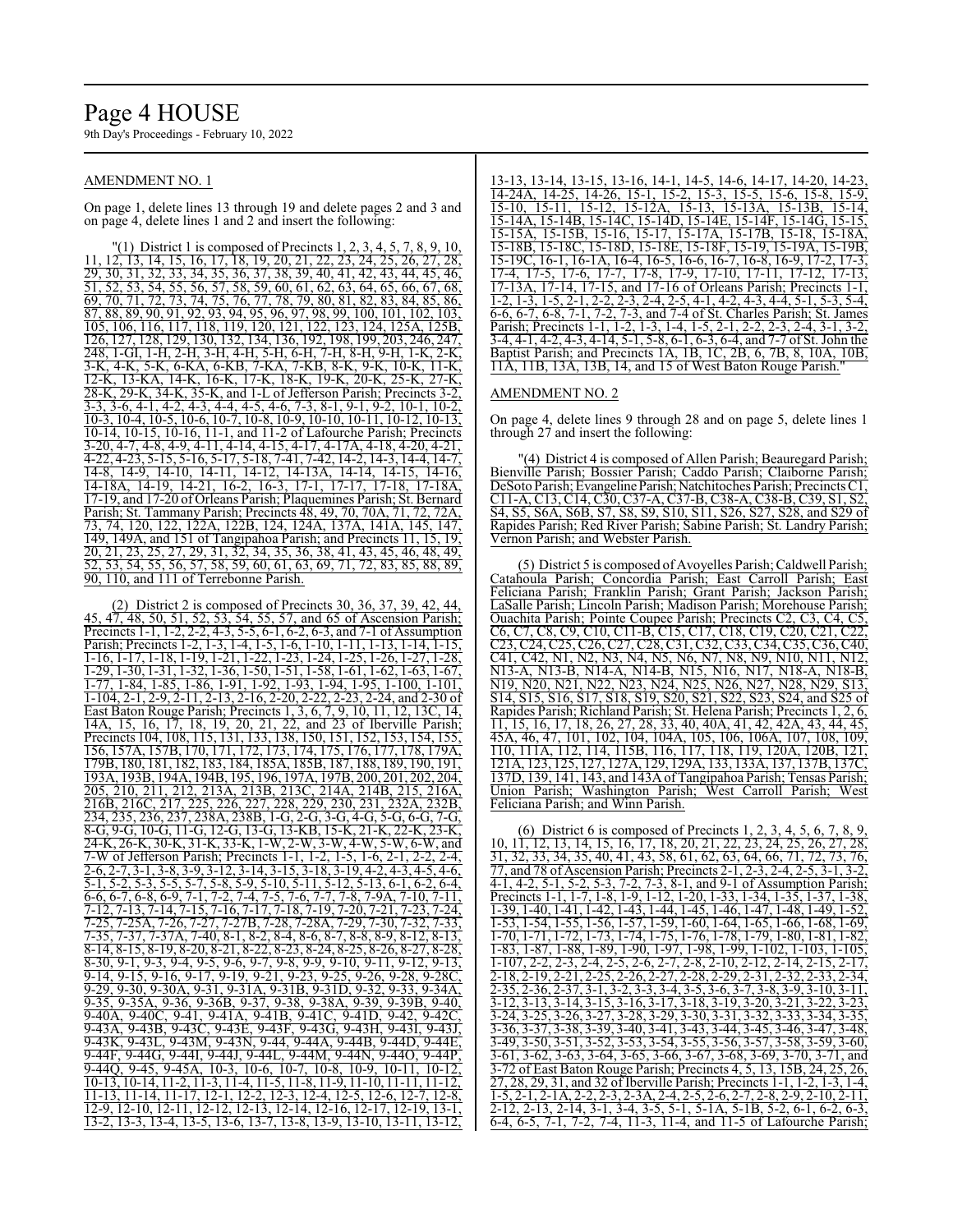# Page 5 HOUSE

9th Day's Proceedings - February 10, 2022

Livingston Parish; Precincts 1-6, 2-6, 3-1, 3-2, 3-3, 5-5, 6-1, 6-2, and 6-4 of St. Charles Parish; Precincts 4-13, 5-4, 5-7, 7-2, 7-3, and 7-5 of St. John the Baptist Parish; Precincts 1 and 2 of St. Martin Parish; Precincts 24, 41, and 45 of St. Mary Parish; Precincts 1, 4, 5, 7, 8, 9, 10, 12, 13, 14, 16, 17, 18, 51, 64, 65, 67, 68, 73, 74, 76, 82, 84, 86, and 87 of Terrebonne Parish; and Precincts 2A, 3, 4, 5, 7A, 9, 12, 16, 17, 18, 19, 20, 21, and 22 of West Baton Rouge Parish.

On motion of Rep. Magee, the amendments were adopted.

Rep. Marcelle sent up floor amendments which were read as follows:

### **HOUSE FLOOR AMENDMENTS**

Amendments proposed by Representatives Marcelle, Jenkins, and Duplessis to Engrossed House Bill No. 1 by Representative Schexnayder

#### AMENDMENT NO. 1

On page 1, delete lines 13 through 19, delete pages 2 through 5 and insert the following:

 $(1)$  District 1 is composed of Precincts 1-1, 1-3, 2-1, 2-3, 3-1 3-2, 3-3, 4-1, 4-2, 4-4, 6-1, 6-3, 6-5, 7-1, 7-2, 7-4, 7-5, 8-2, 8-3, 9-1, 9-2, 9-4, 9-5, 10-1, 10-2, 11-2, 12-1, and 12-3 of Iberia Parish; 9-2, 9-4, 9-5, 10-1, 10-2, 11-2, 12-1, and 12-3 of Iberia Parish; Precincts 4, 5, 25, and 26 of Iberville Parish; Precincts 1, 2, 3, 4, 5, 7, 8, 9, 10, 11, 12, 13, 14, 15, 16, 17, 18, 19, 20, 21, 22, 23, 24, 25, 26, 27, 28, 29, 30, 31, 32, 33, 34, 35, 36, 37, 38, 39, 40, 41, 42, 43, 44, 45, 46, 51, 52, 53, 54, 55, 56, 57, 58, 59, 60, 61, 62, 63, 64, 65, 66, 67, 68, 69, 70, 71, 72, 73, 74, 75, 76, 77, 78, 79, 80, 81, 82, 83, 84, 85, 86, 87, 88, 89, 90, 91, 92, 93, 94, 95, 96, 97, 98, 99, 100, 101, 102, 103, 105, 106, 117, 118, 119, 120, 121, 122, 123, 124, 125A, 125B, 126, 127, 128, 129, 130, 132, 134, 136, 138, 246, 247, 248, 1-GI, 1-H, 2-H, 3-H, 4-H, 5-H, 6-H, 7-H, 8-H, 9-H, 1-K, 2-K, 3-K, <u>5-K, 6-KA, 6-KB, 7-KA, 7-KB, 8-K, 9-K, 10-K, 11-K,</u> 13-KA, 13-KB, 14-K, 15-K, 16-K, 17-K, 18-K, 19-K, 20-K, 25-K, 27-K, 28-K, 34-K, 35-K, and 1-L of Jefferson Parish; Lafourche Parish; Precincts 3-14, 3-19, 3-20, 4-7, 4-8, 4-9, 4-11, 4-14, 4-15, 4-17, 4-17A, 4-18, 4-20, 4-21, 4-22, 4-23, 5-11, 5-12, 5-13, 5-15, 5-16, 5-17, 5-18, 6-8, 6-9, 9-45, 9-45A, 13-1, 13-2, 13-3, 13-4, 13-5, 13-6, 13-7, 13-8, 13-9, 13-10, 13-11, 13-12, 13-13, 13-15, 13-16, 14-1, 14-2, 14-3, 14-4, 14-5, 14-6, 14-7, 14-8, 14-9, 14-10, 14-11, 14-12, 14-13A, 14-14, 14-15, 14-16, 14-17, 14-18A, 14-19, 14-20, 14-21, 16-1, 16-1A, 16-2, 16-3, 16-4, 16-5, 16-6, 16-7, 16-8, 17-1, 17-2, 17-17, 17-18, 17-18A, 17-19, and 17-20 of Orleans Parish; Plaquemines Parish; Precincts 10, 11, 12, 13, 14, 15, 20, 21, 22, 23, 24, 25, 30, 31, 32, 33, 34, 40, 41, 42, 42A, 43, 46, 51, 52, 53, 54, and 55 of St. Bernard Parish; Precincts 1, 2, 3, 4, 5, 6, 7, 8, 9, 10, 11, 12, 13, 14, 15, 16, 21, 22, 24, and 25 of St. Martin Parish; Precincts 2, 3,  $\frac{13}{4, 5, 6, 7, 8, 9, 10, 11, 12, 13, 14, 15, 16, 17, 18, 19, 20, 21, 22, 23,$ 24, 25, 26, 27, 28, 29, 30, 31, 32, 33, 34, 35, 36, 37, 38, 39, 40, 41, 43, and 45 of St. Mary Parish; Precincts 705, 805, 806, 807, 808, 809, 810, 811, 812, 813, 814, 816, 817, 818, 905, 906, 909, 910, 911, 912, 917, 918, 921, 922, S04, S05, S08, S11, S13, S15, S16, S17, S18, S20, S21, S22, S23, S24, and S25 of St. Tammany Parish; and Terrebonne Parish.

(2) District 2 is composed of Precincts 6, 28, 30, 36, 37, 39, 40, 42, 44, 45, 47, 48, 50, 51, 52, 53, 54, 55, 57, 65, and 66 of Ascension Parish; Assumption Parish; Precincts 1, 3, 6, 7, 9, 10, 11, 12, 13, 13C, 14, 14A, 15, 15B, 16, 17, 18, 19, 20, 21, 22, 23, 24, 27, 28, 29, 13C, 14, 14A, 15, 15B, 16, 17, 18, 19, 20, 21, 22, 23, 24, 27, 28, 29, 31, and 32 ofIberville Parish; Precincts 104, 108, 115, 116, 131, 133, 150, 151, 152, 153, 154, 155, 156, 157A, 157B, 170, 171, 172, 173, 174, 175, 176, 177, 178, 179A, 179B, 180, 181, 182, 183, 184, 185A, 185B, 187, 188, 189, 190, 191, 192, 193A, 193B, 194A, 194B, 195, 196, 197A, 197B, 198, 199, 200, 201, 202, 203, 204, 205, 210, 211,<br>212, 213A, 213B, 213C, 214A, 214B, 215, 216A, 216B, 216C, 217, 212, 213A, 213B, 213C, 214A, 214B, 215, 216A, 216B, 216C, 217, 225, 226, 227, 228, 229, 230, 231, 232A, 232B, 234, 235, 236, 237,<br>238A, 238B, 1-G, 2-G, 3-G, 4-G, 5-G, 6-G, 7-G, 8-G, 9-G, 10-G, 238A, 238B, 1-G, 2-G, 3-G, 4-G, 5-G, 6-G, 7-G, 8-G, 9-G, 10-G, 11-G, 12-G, 13-G, 21-K, 22-K, 23-K, 24-K, 26-K, 29-K, 30-K, 31-K,

33-K, 1-W, 2-W, 3-W, 4-W, 5-W, 6-W, and 7-W ofJefferson Parish; Precincts 4, 5, 7, 11, 13, 14, 15, 16, 17, 18, 19, 20, 21, 22, 23, 24, 51 52, 53, 54, 55, 56, 57, 58, 59, 60, 61, 62, 63, 64, 68, and 112 of Lafayette Parish; Precincts 1-1, 1-2, 1-5, 1-6, 2-1, 2-2, 2-4, 2-6, 2-7, 3-1, 3-8, 3-9, 3-12, 3-15, 3-18, 4-2, 4-3, 4-5, 4-6, 5-1, 5-2, 5-3, 5-5, 5-7, 5-8, 5-9, 5-10, 6-1, 6-2, 6-4, 6-6, 6-7, 7-1, 7-2, 7-4, 7-5, 7-6, 7-7, 7-8, 7-9A, 7-10, 7-11, 7-12, 7-13, 7-14, 7-15, 7-16, 7-17, 7-18, 7-19, 7-20, 7-21, 7-23, 7-24, 7-25, 7-25A, 7-26, 7-27, 7-27B, 7-28, 7-28A, 7-29, 7-30, 7-32, 7-33, 7-35, 7-37, 7-37A, 7-40, 7-41, 7-42, 8-1, 8-2, 8-4, 8-6, 8-7, 8-8, 8-9, 8-12, 8-13, 8-14, 8-15, 8-19, 8-20, 8-21, 8-22, 8-23, 8-24, 8-25, 8-26, 8-27, 8-28, 8-30, 9-1, 9-3, 9-4, 9-5, 9-6, 9-7, 9-8, 9-9, 9-10, 9-11, 9-12, 9-13, 9-14, 9-15, 9-16, 9-17, 9-19, 9-21,  $9-23, 9-25, 9-26, 9-28, 9-28C, 9-29, 9-30, 9-30A, 9-31, 9-31A,$ 9-31B, 9-31D, 9-32, 9-33, 9-34A, 9-35, 9-35A, 9-36, 9-36B, 9-37, 9-38, 9-38A, 9-39, 9-39B, 9-40, 9-40A, 9-40C, 9-41, 9-41A, 9-41B, 9-41C, 9-41D, 9-42, 9-42C, 9-43A, 9-43B, 9-43C, 9-43E, 9-43F, 9-43G, 9-43H, 9-43I, 9-43J, 9-43K, 9-43L, 9-43M, 9-43N, 9-44, 9-44A, 9-44B, 9-44D, 9-44E, 9-44F, 9-44G, 9-44I, 9-44J, 9-44L, 9-44M, 9-44N, 9-44O, 9-44P, 9-44Q, 10-3, 10-6, 10-7, 10-8, 10-9, 10-11, 10-12, 10-13, 10-14, 11-2, 11-3, 11-4, 11-5, 11-8, 11-9, 11-10, 11-11, 11-12, 11-13, 11-14, 11-17, 12-1, 12-2, 12-3, 12-4, 12-5, 12-6, 12-7, 12-8, 12-9, 12-10, 12-11, 12-12, 12-13, 12-14, 12-16, 12-17, 12-19, 13-14, 14-23, 14-24A, 14-25, 14-26, 15-1, 15-2, 15-3, 15-5, 15-6, 15-8, 15-9, 15-10, 15-11, 15-12, 15-12A, 15-13, 15-13A, 15-13B, 15-14, 15-14A, 15-14B, 15-14C, 15-14D, 15-14E, 15-14F, 15-14G, 15-15, 15-15A, 15-15B, 15-16, 15-17, 15-17A, 15-17B, 15-18, 15-18A, 15-18B, 15-18C, 15-18D, 15-18E, 15-18F, 15-19, 15-19A, 15-19B, 15-19C, 16-9, 17-3, 17-4, 17-5, 17-6, 17-7, 17-8, 17-9, 17-10, 17-11, 17-12, 17-13, 17-13A, 17-14, 17-15, and 17-16 of Orleans Parish; Precincts 44, 45, and 50 of St. Bernard Parish; St. Charles Parish; St. James Parish; St. John the Baptist Parish; Precincts 17, 18, 19, 20, 23, 27, 28, and 29 of St. Martin Parish; and Precincts 42 and 44 of St. Mary Parish.

(3) District 3 is composed of Acadia Parish; Allen Parish; Precincts 1-1, 1-2, 1-3, 2-3A, 2-5E, and 5-1 of Avoyelles Parish; Beauregard Parish; Calcasieu Parish; Cameron Parish; Precincts 1020, 1030, 1040, 1041, 1130, 1140, 1161, 1171, 2010, 2010A, 2020, 2030, 2040, 3010, 3020, 3030, 3031, 3032, 3040, 3050, 3051, 3052, 3060, 3070, 3071, 4001, 4010, 4011, 4012, 4020, 4021, 4030, 4040, 5004, 5010, 5020, 5030, 5040, 5041, and 5050 of Evangeline Parish; Precincts 4-3, 5-4, 10-3, 10-4, 10-7, 13-1, 13-3, 14-1, and 14-3 of Iberia Parish; Jefferson Davis Parish; Precincts 25, 26, 27, 28, 29, 30, 31, 32, 33, 34, 35, 36, 37, 38, 39, 40, 41, 42, 43, 44, 45, 46, 47, 48, 49, 65, 66, 67, 69, 70, 71, 72, 73, 74, 75, 76, 77, 78, 79, 80, 81, 82, 83, 84, 85, 86, 87, 88, 89, 90, 91, 92, 93, 94, 95, 96, 97, 98, 99, 100, 101, 102, 103, 104, 105, 106, 107, 108, 109, 110, 111, 114, 115, 116, 117, 118, 119, 120, 121, 124, 125, 126, 127, and 128 of Lafayette Parish; Precincts C22, C23, C31, C32, C33, C34, C35, C36, C37-A, C37-B, C41, C42, N6, N7, N11, N12, N13-A, N13-B, N14-A, N14-B, N15, N16, N17, N18-A, N18-B, N19, N20, N21, N22, N23, N14-B, N19, N10, N11, N10, N29, S1, N2, N2, N2, N2, N2, N25, N26, N27, N28, N29, S1, S2, S4, S5, S6A, S6B, S7, S8,<br>S9, S10, S11, S13, S14, S16, S21, S22, S23, S24, S25, S26, S27, S9, S10, S11, S13, S14, S16, S21, S22, S23, S24, S25, S26, S27, S28, and S29 of Rapides Parish; Precincts 1-1, 1-2, 1-3, 2-1, 2-2 2-2A, 2-3, 2-4, 2-4A, 2-5, 2-6, and 5-3 of Sabine Parish; Precinct 1 of St. Mary Parish; Vermilion Parish; and Vernon Parish.

(4) District 4 is composed of Bienville Parish; Bossier Parish; Caddo Parish; Caldwell Parish; Precincts 1-1, 1-3, 1-4, 2-2, 3-1, 3-2, 3-3, 3-4, 4-1, 4-2, 5-1, 6-1, 6-2, 9-1, 9-2, 9-3, and 9-4 of Catahoula Parish; Claiborne Parish; Precinct 5-6 of Concordia Parish; De Soto Parish; Precincts 1, 2, 3, 4A, 12, 13, and 13A of Franklin Parish; Grant Parish; Jackson Parish; La Salle Parish; Lincoln Parish; Precincts 23, 27, 40, 42, 45, 47, and 48 of Morehouse Parish; Natchitoches Parish; Precincts 1, 1A, 2, 4, 6, 31, 32, 33, 35, 36, 37, 38, 39, 40, 41, 42, 43, 44, 44A, 45, 46, 48, 49, 50, 51, 51A, 52, 52A, 53, 54, 55, 56, 56A, 57, 58, 61, 64, 71, 75, 77, and 78 of Ouachita Parish; Red River Parish; Precincts 1, 2, 3, and 8 of Richland Parish; Precincts 2-6A, 3-2, 3-4, 3-6, 3-6A, 3-7, 3-7B, 3-7X, 4-1, 5-5, 5-8, 5-8A, 6-2, 6-3, 6-4, 6-4A, 6-4B, 7-1, 7-2, 7-3, 7-4, 7-5, 8-1, 8-1A, 8-2, 9-1, 9-2, and 9-3 of Sabine Parish; Union Parish; Webster Parish; West Carroll Parish; and Winn Parish.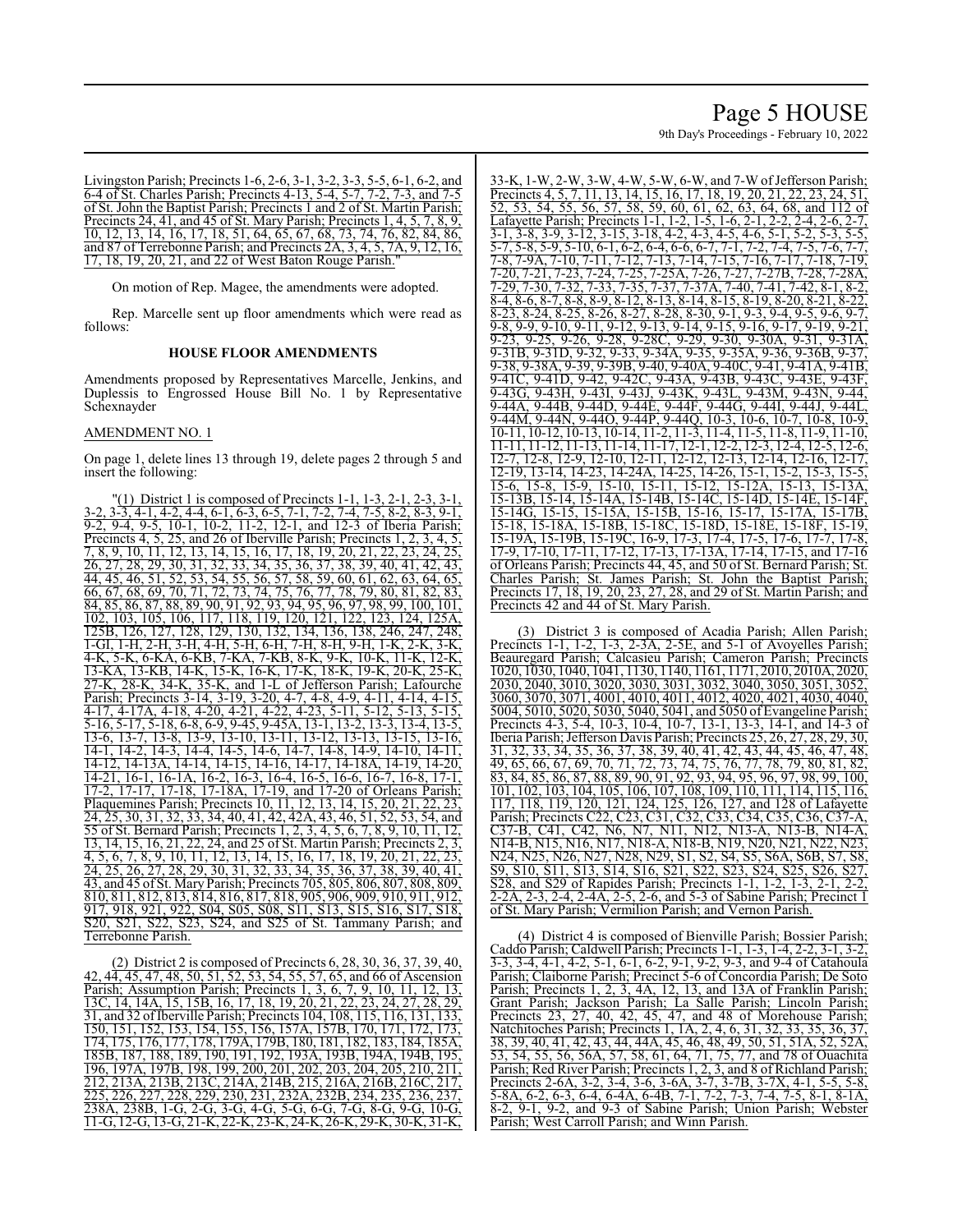# Page 6 HOUSE 9th Day's Proceedings - February 10, 2022

District 5 is composed of Precincts 2-1. 2-2C, 2-2D, 2-2F, 2-4, 2-4A, 2-5, 2-7, 2-8, 3-1, 3-1B, 3-3, 4-1, 4-2, 4-2A, 5-1A, 6-1A, 6-2, 6-2A, 7-1, 7-3, 7-3B, 8-1, 8-2A, 8-2B, 8-3, 8-3A, 9-1A, 9-2, 9-2A, 9-3, 9-4, 9-4B, 9-5B, 10-2, 10-2A, 10-3A, 10-4, 11-1, and 11-2A of Avoyelles Parish; Precincts 1-2, 2-1, 6-3, 6-5, 7-1, 7-3, 7-5, and 8-1 of Catahoula Parish; Precincts 1-1, 1-2,  $1-3, 1-4, 2-1, 3-1, 3-2, 3-3, 3-4, 4-1, 4-2, 4-3, 4-4, 5-1,$ 5-4, and 5-5 of Concordia Parish; Precincts 1-1, 1-2, 1-3, 1-4, 1-5, 1-6, 1-9, 1-10, 1-11, 1-13, 1-14, 1-15, 1-16, 1-17, 1-18, 1-19, 1-20,  $\frac{1}{1-21}$ ,  $\frac{1}{22}$ ,  $\frac{1}{1-23}$ ,  $\frac{1}{1-24}$ ,  $\frac{1}{1-25}$ ,  $\frac{1}{1-26}$ ,  $\frac{1}{1-27}$ ,  $\frac{1}{1-28}$ ,  $\frac{1}{1-29}$ ,  $\frac{1}{1-31}$ ,  $\frac{1}{1-32}$ 1-33, 1-36, 1-37, 1-38, 1-45, 1-46, 1-50, 1-51, 1-54, 1-55, 1-57, 1-58, 1-60, 1-61, 1-62, 1-63, 1-67, 1-68, 1-70, 1-71, 1-72, 1-76, 1-77, 1-78, 1-81, 1-82, 1-83, 1-84, 1-85, 1-86, 1-87, 1-88, 1-90, 1-91, 1-92, 1-93, 1-94, 1-95, 1-97, 1-98, 1-100, 1-101, 1-102, 1-103, 1-104, 1-107, 2-2, 2-3, 2-4, 2-5, 2-9, 2-10, 2-11, 2-12, 2-13, 2-14, 2-15, 2-16, 2-17, <del>2 - 18, 2 - 19, 2 - 20, 2 - 21, 2 - 22, 2 - 23, 2 - 24, 2 - 25, 2 - 26, 2 - 27, 2 - 28,<br>2 - 30, 2 - 31, 2 - 32, 2 - 34, 2 - 35, 2 - 36, 2 - 37, 3 - 5, 3 - 8, 3 - 10, 3 - 11,<br>2 - 30, 2 - 31, 2 - 32, 2 - 34, 2 - 35, 2 - 36,</del>  $\frac{2}{2-34}$ ,  $\frac{2}{35}$ ,  $\frac{2}{36}$ ,  $\frac{2}{3-37}$ ,  $\frac{3}{3-5}$ ,  $\frac{3}{3-8}$ ,  $\frac{3}{3-10}$ ,  $\frac{3}{3-11}$ ,  $\frac{3}{3-12}$ , 3-20, 3-21, 3-23, 3-24, 3-27, 3-28, 3-32, 3-44, 3-50, 3-54, 3-55, 3-56,<br>3-57, 3-58, 3-63, 3-65, 3-69, 3-70, and 3-72 of East Baton Rouge 3-58, 3-63, 3-65, 3-69, 3-70, and 3-72 of East Baton Rouge Parish; East Carroll Parish; East Feliciana Parish; Precincts 1010, 1031, 1050, 1060, 1080, 1081, 1090, 1091, 1100, 1101, 1110, 1120, 1150, 1160, 1162, and 1170 ofEvangeline Parish; Precincts 4, 4B, 6, 14, 16, 18, 19, 20, 21, 22, 24, 26, 27, 30, 31, 32, and 33 of Franklin Parish; Precincts 1, 2, 3, 6, 8, 9, 10, 12, 113, 122, and 123 of Lafayette Parish; Madison Parish; Precincts 1, 3-1, 6, 7, 8, 12, 13, 14, 16, 20, 21, 24, 26-1, 29, 31, 32, 35, 37, 39-1, 39-2, 50, 53, and 54 of Morehouse Parish; Precincts 3, 5, 7, 8, 9, 9A, 10, 11, 12, 13, 14, 15, 16, 17, 18, 19, 20, 21, 22, 23, 24, 25, 26, 27, 27A, 28, 29, 30, 34, 47, 59, 60, 62, 63, 65, 65A, 66, 67, 68, 69, 70, 72, 73, 74, 76, and 79 of Ouachita Parish; Pointe Coupee Parish; Precincts C1, C2, C3, C4, C5, C6, C7, C8, C9, C10, C11-A, C11-B, C13, C14, C15, C17, C18, C19, C20, C21, C24, C25, C26, C27, C28, C30, C38-A, C38-B, C39, C40, N1, N2, N3, N4, N5, N8, N9, N10, S15, S17, S18, S19, and S20 of Rapides Parish; Precincts 4, 10, 11, 12, 12A, 13, 17, 18, 23, 25, 26, 27, 28, 30, 31, 32, 33, 34, and 35 of Richland Parish; St. Helena Parish; St. Landry Parish; Precinct 26 of St. Martin Parish; Precincts 1, 2, 6, 11, 15, 16, 17, 18, 26, 27, 101, 102, 104A, 105, 107, 109, 111A, and 115B of Tangipahoa Parish; Tensas Parish; West Baton Rouge Parish; and West Feliciana Parish.

(6) District 6 is composed of Precincts 1, 2, 3, 4, 5, 7, 8, 9, 10, 11, 12, 13, 14, 15, 16, 17, 18, 20, 21, 22, 23, 24, 25, 26, 27, 31, 32, 33, 34, 35, 41, 43, 58, 61, 62, 63, 64, 71, 72, 73, 76, 77, and 78 of Ascension Parish; Precincts 1-7, 1-8, 1-12, 1-34, 1-35, 1-39, 1-40, 1-41, 1-42, 1-43, 1-44, 1-47, 1-48, 1-49, 1-52, 1-53, 1-56, 1-59, 1-64, 1-65, 1-66, 1-69, 1-73, 1-74, 1-75, 1-79, 1-80, 1-89, 1-99, 1-105, 2-6, 2-7, 2-8, 2-33, 3-1, 3-2, 3-3, 3-4, 3-6, 3-7, 3-9, 3-13, 3-14, 3-15, 3-16, 3-17, 3-18, 3-19, 3-22, 3-25, 3-26, 3-29, 3-30, 3-31, 3-33, 3-34, 3-35, 3-36, 3-37, 3-38, 3-39, 3-40, 3-41, 3-43, 3-45, 3-46, 3-47, 3-48, 3-49, 3-51, 3-52, 3-53, 3-59, 3-60, 3-61, 3-62, 3-54, 3-68, and 3-51, 3-52, 3-53, 3-59, 3-60, 3-61, 3-62, 3-64, 3-66, 3-67, 3-68, and 3-71 of East Baton Rouge Parish; Livingston Parish; Precincts 101, 102, 103, 104, 105, 106, 107, 108, 110, 111, 112, 113, 114, 115, 116, 118, 201, 202, 203, 204, 205, 206, 207, 301, 302, 303, 304, 305, 306, 307, 308, 309, 310, 312, 313, 314, 401, 402, 403, 404, 405, 406, 407, 408, 409, 410, 411, 412, 413, 414, 415, 416, 417, 418, 419, 420, 421, 422, 426, 427, 429, 430, 501, 502, 503, 504, 505, 601, 602, 603, 604, 605, 606, 609, 701, 702, 703, 704, 706, 801, 802, 803, 804, 815, 901, 902, 903, 904, 907, 913, 914, 915, 916, A01, A02, A03, A04, C01, C02, C03, C04, C05, C06, C07, C08, C09, C10, C11, F01, M01, M02, M03, M04, M05, M06, M07, M08, M09, M10, M11, M12, , S01, S02, S03, S06, S07, S09, S10, and S19 of St. Tammany Parish; Precincts 28, 33, 40, 40A, 41, 42, 42A, 43, 44, 45, 45A, 46, 47, 48, 49, 70, 70A, 71, 72, 72A, 73, 74, 104, 106, 106A, 108, 110, 112, 114, 116, 117, 118, 119, 120, 120A, 120B, 121, 121A, 122, 122A, 122B, 123, 124, 124A, 125, 127, 127A, 129, 129A, 133, 133A, 137, 137A, 137B, 137C, 137D, 139, 141, 141A, 143, 143A, 145, 147, 149, 149A, and 151 ofTangipahoa Parish; and Washington Parish.

Section 2. R.S. 18:1276.1 is hereby repealed in its entirety."

Rep. Marcelle moved the adoption of the amendments.

Rep. Magee objected.

By a vote of 30 yeas and 71 nays, the amendments were rejected.

Rep. Gaines sent up floor amendments which were read as follows:

#### **HOUSE FLOOR AMENDMENTS**

Amendments proposed by Representative Gaines to Engrossed House Bill No. 1 by Representative Schexnayder

#### AMENDMENT NO. 1

On page 1, delete lines 13 through 19 and delete pages 2 through 4 and on page 5, delete lines 1 through 27 and insert the following:

"(1) District 1 is composed of Precincts 1-1, 1-3, 2-1, 3-1, 3-2, 4-1, 4-2, 4-3, 4-4, 5-4, 6-1, 6-3, 6-5, 7-1, 7-2, 7-4, 7-5, 8-2, 8-3, 9-1,  $9-2$ ,  $9-4$ ,  $9-5$ ,  $10-1$ ,  $10-2$ ,  $10-3$ ,  $10-4$ ,  $11-2$ ,  $12-1$ , and  $12-3$  of Iberia<br>Parish; Precincts 4, 5, 6, 13, 15B, 24, and 25 of Iberville Parish; 13, 15B, 24, and 25 of Iberville Parish Precincts 1, 2, 3, 4, 5, 7, 8, 9, 10, 11, 12, 13, 14, 15, 16, 17, 18, 19, 20, 21, 22, 23, 24, 25, 26, 27, 28, 29, 30, 31, 32, 33, 34, 35, 36, 37,<br>38, 39, 40, 41, 42, 43, 44, 45, 46, 51, 52, 53, 54, 55, 56, 57, 58, 59 38, 39, 40, 41, 42, 43, 44, 45, 46, 51, 52, 53, 54, 55, 56, 57, 58, 59, 60, 61, 62, 63, 64, 65, 66, 67, 68, 69, 70, 71, 72, 73, 74, 75, 76, 77, 78, 79, 80, 81, 82, 83, 84, 85, 86, 87, 88, 89, 90, 91, 92, 93, 94, 95, 96, 97, 98, 99, 100, 101, 102, 103, 105, 106, 117, 118, 119, 120, 121, 122, 123, 124, 125A, 125B, 126, 127, 128, 129, 130, 132, 134, 136<br>138, 246, 247, 248, 1-GI, 1-H, 2-H, 3-H, 4-H, 5-H, 6-H, 7-H, 8-H 138, 246, 247, 248, 1-GI, 1-H, 2-H, 3-H, 4-H, 5-H, 6-H, 7-H, 8-H, 9-H, 1-K, 2-K, 3-K, 4-K, 5-K, 6-KA, 6-KB, 7-KA, 7-KB, 8-K, 9-K, 10-K, 11-K, 12-K, 13-KA, 13-KB, 14-K, 15-K, 16-K, 17-K, 18-K, 19-K, 20-K, 25-K, 27-K, 28-K, 34-K, 35-K, and 1-L of Jefferson 19-K, 20-K, 25-K, 27-K, 28-K, 34-K, 35-K, and 1-L of Jefferson<br>Parish; Lafourche Parish; Precincts 3-14, 3-19, 3-20, 4-7, 4-8, 4-9,<br>4-11, 4-14, 4-15, 4-17, 4-17A, 4-18, 4-20, 4-21, 4-22, 4-23, 5-11, 4-11, 4-14, 4-15, 4-17, 4-17A, 4-18, 4-20, 4-21, 4-22, 4-23, 5-12, 5-13, 5-15, 5-16, 5-17, 5-18, 6-8, 6-9, 9-45, 9-45A, 13-1, 13-2, 13-3, 13-4, 13-5, 13-6, 13-7, 13-8, 13-9, 13-10, 13-11, 13-12, 13-13, 13-14, 13-15, 13-16, 14-1, 14-2, 14-3, 14-4, 14-5, 14-6, 14-7, 14-8, 14-9, 14-10, 14-11, 14-12, 14-13A, 14-14, 14-15, 14-16, 14-17, 14-18A, 14-19, 14-20, 14-21, 16-1, 16-1A, 16-2, 16-3, 16-4, 16-5, 16-6, 16-7, 16-8, 17-1, 17-2, 17-17, 17-18, 17-18A, 17-19, and 17-20 of Orleans Parish; Plaquemines Parish; St. Bernard Parish; Precincts 1 and 2 of St. Martin Parish; St. Mary Parish; Precincts 705, 706, 802, 803, 805, 806, 809, 811, 813, 814, 815, 816, 818, 904, 905, 906, 907, 909, 910, 911, 912, 914, 917, 918, 921, 922, S01, S02, S03, S04, S05, S06, S07, S08, S09, S10, S11, S13, S15, S16, S17, S18, S19, S20, S21, S22, S23, S24, and S25 of St. Tammany Parish; and Terrebonne Parish.

(2) District 2 is composed of Precincts 6, 28, 30, 36, 37, 39, 40, 44, 45, 47, 48, 50, 51, 52, 53, 54, 55, 57, 63, 65, and 66 of Ascension Parish; Assumption Parish; Precincts 1-1, 1-3, 1-4, 1-5, 1-6, 1-10, 1-13, 1-15, 1-16, 1-32, 1-37, 1-38, 1-45, 1-46, 1-51, 1-57, 1-67, 1-68, 1-76, 1-102, 1-107, 3-5, 3-20, 3-23, 3-44, 3-50, 3-55, 3-56, 3-57, 3-63, 3-65, 3-69, and 3-70 of East Baton Rouge Parish; Precincts 1, 3, 7, 9, 10, 11, 12, 13C, 14, 14A, 15, 16, 17, 18, 19, 20, 21, 22, 23, and 26 of Iberville Parish; Precincts 104, 108, 115, 116, 131 150, 151, 152, 153, 154, 155, 156, 157A, 157B, 170, 171, 172, 173, 174, 175, 176, 177, 178, 179A, 179B, 180, 181, 182, 183, 184, 185A, 185B, 187, 188, 189, 190, 191, 192, 193A, 193B, 194A, 194B, 195, 196, 197A, 197B, 198, 199, 200, 201, 202, 203, 204, 205, 210. 212, 213A, 213B, 213C, 214A, 214B, 215, 216A, 216B, 216C, 217, 225, 226, 227, 228, 229, 230, 231, 232A, 232B, 234, 235, 236, 237, 238A, 238B, 1-G, 2-G, 3-G, 4-G, 5-G, 6-G, 7-G, 8-G, 9-G, 10-G, 11-G, 12-G, 13-G, 21-K, 22-K, 23-K, 24-K, 26-K, 29-K, 30-K, 31-K, 33-K, 1-W, 2-W, 3-W, 4-W, 5-W, 6-W, and 7-W ofJefferson Parish; Precincts 1-1, 1-2, 1-5, 1-6, 2-1, 2-2, 2-4, 2-6, 2-7, 3-1, 3-8, 3-9, 3-12, 3-15, 3-18, 4-2, 4-3, 4-5, 4-6, 5-1, 5-2, 5-3, 5-5, 5-7, 5-8, 5-9, 3-12, 3-15, 3-18, 4-2, 4-3, 4-5, 4-6, 5-1, 5-2, 5-10, 6-1, 6-2, 6-4, 6-6, 6-7, 7-1, 7-2, 7-4, 7-5, 7-6, 7-7, 7-8, 7-9A, 7-10, 7-11, 7-12, 7-13, 7-14, 7-15, 7-16, 7-17, 7-18, 7-19, 7-20, 7-21, 7-23, 7-24, 7-25, 7-25A, 7-26, 7-27, 7-27B, 7-28, 7-28A, 7-29, 7-30, 7-32, 7-33, 7-35, 7-37, 7-37A, 7-40, 7-41, 7-42, 8-1, 8-2, 8-4, 8-6,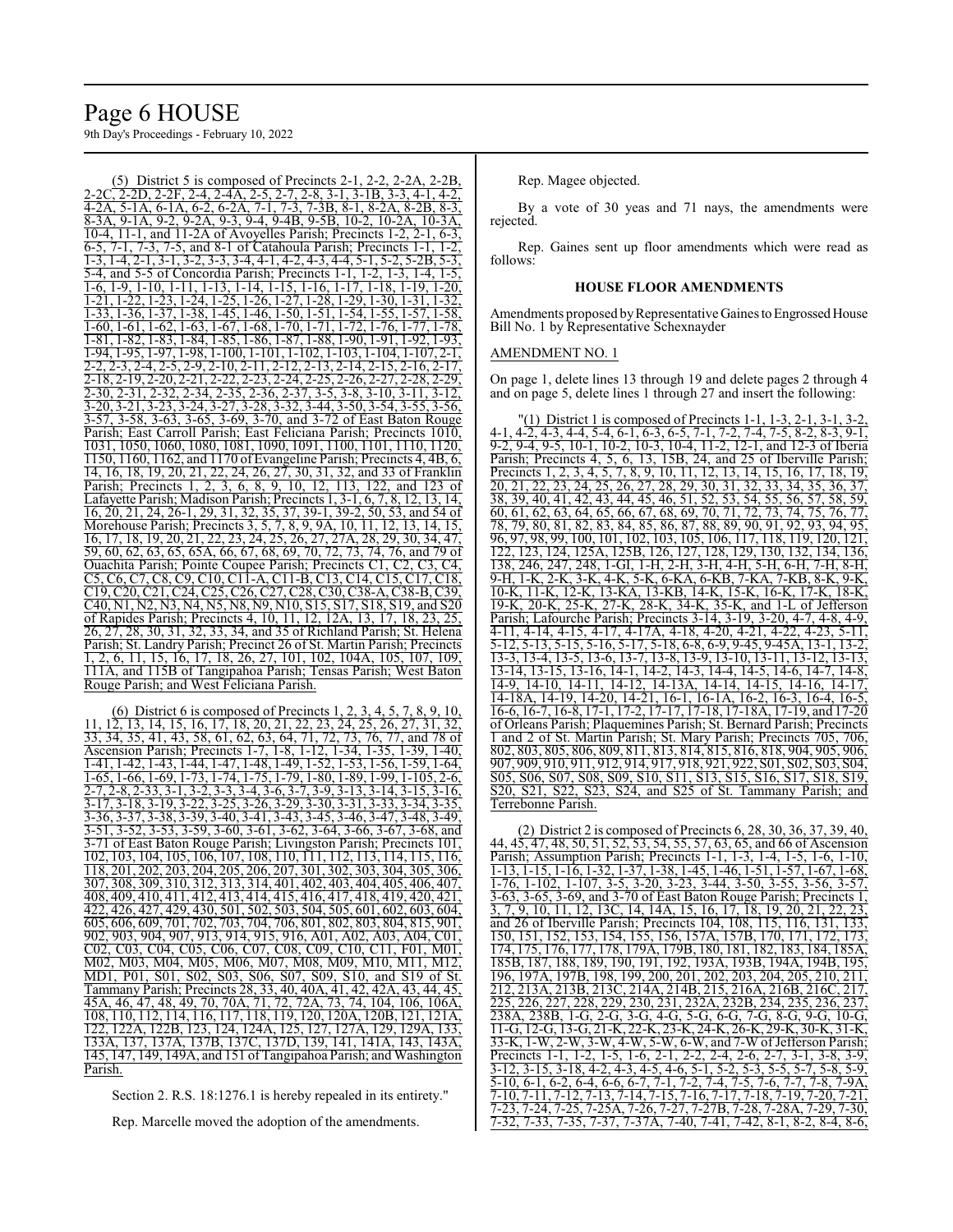# Page 7 HOUSE 9th Day's Proceedings - February 10, 2022

8-7, 8-8, 8-9, 8-12, 8-13, 8-14, 8-15, 8-19, 8-20, 8-21, 8-22, 8-23,  $\frac{8}{6}$ ,  $\frac{8}{24}$ ,  $\frac{8}{25}$ ,  $\frac{22}{6}$ ,  $\frac{8}{27}$ ,  $\frac{8}{28}$ ,  $\frac{23}{6}$ ,  $\frac{3}{20}$ ,  $\frac{9}{21}$ ,  $\frac{9}{23}$ ,  $\frac{9}{24}$ ,  $\frac{9}{25}$ ,  $\frac{9}{26}$ ,  $\frac{9}{7}$ ,  $\frac{9}{8}$ , 9-9, 9-10, 9-11, 9-12, 9-13, 9-14, 9-15, 9-16, 9-17, 9-19, 9-21, 9-23, 9-25, 9-26, 9-28, 9-28C, 9-29, 9-30, 9-30A, 9-31, 9-31A, 9-31B, 9-31D, 9-32, 9-33, 9-34A, 9-35, 9-35A, 9-36, 9-36B, 9-37, 9-38, 9-38A, 9-39, 9-39B, 9-40, 9-40A, 9-40C, 9-41, 9-41A, 9-41B, 9-41C, 9-41D, 9-42, 9-42C, 9-43A, 9-43B, 9-43C, 9-43E, 9-43F, 9-43G, 9-43H, 9-43I, 9-43J, 9-43K, 9-43L, 9-43M, 9-43N, 9-44, 9-44A, 9-44B, 9-44D, 9-44E, 9-44F, 9-44G, 9-44I, 9-44J, 9-44L, 9-44M, 9-44N, 9-44O, 9-44P, 9-44Q, 10-3, 10-6, 10-7, 10-8, 10-9, 10-11, 10-12, 10-13, 10-14, 11-2, 11-3, 11-4, 11-5, 11-8, 11-9, 11-10, 11-11, 11-12, 11-13, 11-14, 11-17, 12-1, 12-2, 12-3, 12-4, 12-5, 12-6, 12-7, 12-8, 12-9, 12-10, 12-11, 12-12, 12-13, 12-14, 12-16, 12-17, 12-19, 14-23, 14-24A, 14-25, 14-26, 15-1, 15-2, 15-3, 15-5, 15-6, 15-8, 15-9, 15-10, 15-11, 15-12, 15-12A, 15-13, 15-13A, 15-13B, 15-14, 15-14A, 15-14B, 15-14C, 15-14D, 15-14E, 15-14F, 15-14G, 15-15, 15-15A, 15-15B, 15-16, 15-17, 15-18B, 15-18C, 15-18D, 15-18E, 15-18F, 15-19, 15-19A, 15-19B, 15-19C, 16-9, 17-3, 17-4, 17-5, 17-6, 17-7, 17-8, 17-9, 17-10, 17-11, 17-12, 17-13, 17-13A, 17-14, 17-15, and 17-16 of Orleans Parish; St. Charles Parish; St. James Parish; and St. John the Baptist Parish.

(3) District 3 is composed of Acadia Parish; Allen Parish; Beauregard Parish; Calcasieu Parish; Cameron Parish; Precincts 1020, 1030, 1040, 1041, 1050, 1060, 1130, 1140, 1161, 1171, 2010, 2010A, 2020, 2030, 2040, 3010, 3020, 3030, 3031, 3032, 3040, 3050, 3051, 3052, 3060, 3070, 3071, 4001, 4010, 4011, 4012, 4020, 4021, 4030, 4040, 5004, 5010, 5020, 5030, 5040, 5041, and 5050 of Evangeline Parish; Precincts 2-3, 3-3, 10-7, 13-1, 13-3, 14-1, and 14-3 of Iberia Parish; Jefferson Davis Parish; Precincts 3, 25, 26, 27, 28, 29, 30, 31, 32, 33, 34, 35, 36, 37, 38, 39, 40, 41, 42, 43, 44, 45, 46, 47, 48, 49, 65, 66, 67, 69, 70, 71, 72, 73, 74, 75, 76, 77, 78, 79, 80, 81, 82, 83, 84, 85, 86, 87, 88, 89, 90, 91, 92, 93, 94, 95, 96, 97, 98, 99, 100, 101, 102, 103, 104, 105, 106, 107, 108, 109, 110, 111, 114, 115, 116, 117, 118, 119, 120, 121, 124, 125, 126, 127, and 128 of Lafayette Parish; Precincts C22, C23, C31, C32, C33, C34, C35, C36, C37-A, C37-B, C41, C42, N6, N7, N11, N12, N13-A, N13-B, N14-A, N14-B, N15, N16, N17, N18-A, N18-B, N19, N20, N21, N22, N23, N24, N25, N26, S1, S2, S4, S5, S6A, S6B, S7, S8, S9, S10, S11, S13, S14, S21, S22, S23, S24, S25, S26, S27, S28, and S29 of Rapides Parish; Precincts 3, 4, 5, 6, 7, 8, 9, 10, 11, 12, 13, 14, 15, 16, 19, 20, 21, 22, 24, and 25 of St. Martin Parish; Vermilion Parish; and Precincts 1-1, 1-1B, 1-2A, 1-4, 1-4A, 1-5, 1-6A, 1-7, 1-7A, 1-7B, 1-8, 1-8A, 1-8C, 1-8E, 1-8F, 1-9, 4-1, 4-2, 4-3, 4-3A, 4-3C, 4-3E, 4-3F, 4-3G, 4-3J, 4-3K, 4-3L, 4-3M, 4-3N, 5-1, 5-1A, 5-2, 5-2A, 6-1, 6-2, 6-3, 6-4, 7-1, 7-2A, 7-3, 7-4, 7-4A, 7-5, 7-5A, 7-5C, 8-1, 8-2, and 8-3 of Vernon Parish.

(4) District 4 is composed of Bienville Parish; Bossier Parish; Caddo Parish; Caldwell Parish; Claiborne Parish; De Soto Parish; Grant Parish; Jackson Parish; La Salle Parish; Lincoln Parish; Natchitoches Parish; Precincts 1, 1A, 2, 4, 6, 7, 25, 31, 32, 33, 34, 35, 36, 37, 38, 39, 40, 41, 42, 43, 44, 44A, 45, 46, 48, 49, 50, 51, 51A, 52, 52A, 53, 54, 55, 56, 56A, 57, 58, 61, 64, 71, 75, 76, 77, and 78 of Ouachita Parish; Red River Parish; Sabine Parish; Union Parish; Precincts 1-2, 1-3, 1-3B, 1-3C, 1-3D, 1-4B, 1-4C, 1-4D, 1-5A, 1-6, 1-6B, 2-1, 2-1A, 2-2, 2-2A, 2-3, 2-3A, 2-4, 2-4E, 3-1, 3-2, 3-3, 3-4, 3-5, and 7-2 of Vernon Parish; Webster Parish; and Winn Parish.

(5) District 5 is composed of Avoyelles Parish; Catahoula Parish; Concordia Parish; Precincts 1-2, 1-11, 1-14, 1-17, 1-18, 1-19, 1-20, 1-21, 1-22, 1-23, 1-24, 1-25, 1-26, 1-27, 1-28, 1-29, 1-30, 1-31, 1-33, 1-36, 1-50, 1-54, 1-55, 1-58, 1-60, 1-61, 1-62, 1-63, 1-70, 1-71, 1-74, 1-77, 1-78, 1-81, 1-82, 1-83, 1-84, 1-85, 1-86, 1-87, 1-88, 1-91, 1-92, 1-93, 1-94, 1-95, 1-97, 1-100, 1-101, 1-104, 2-1, 2-2, 2-3, 2-4, 2-5, 2-6, 2-7, 2-9, 2-10, 2-11, 2-12, 2-13, 2-14, 2-15, 2-16, 2-17, 2-18, 2-19, 2-20, 2-21, 2-22, 2-23, 2-24, 2-25, 2-26, 2-27, 2-28, 2-29, 2-30, 2-31, 2-32, 2-33, 2-34, 2-35, 2-36, 2-37, 3-8, 3-12, 3-24, 3-28, 3-32, 3-54, 3-58, and 3-72 of East Baton Rouge Parish; East Carroll Parish; East Feliciana Parish; Precincts 1010, 1031, 1080, 1081, 1090, 1091, 1100, 1101, 1110, 1120, 1150, 1160, 1162, and 1170 of Evangeline Parish; Franklin Parish; Precincts 27, 28, 29, 31, and 32

of Iberville Parish; Precincts 1, 2, 4, 5, 6, 7, 8, 9, 10, 11, 12, 13, 14, 15, 16, 17, 18, 19, 20, 21, 22, 23, 24, 51, 52, 53, 54, 55, 56, 57, 58, 59, 60, 61, 62, 63, 64, 68, 112, 113, 122, and 123 of Lafayette Parish; Madison Parish; Morehouse Parish; Precincts 3, 5, 8, 9, 9A, 10, 11, 12, 13, 14, 15, 16, 17, 18, 19, 20, 21, 22, 23, 24, 26, 27, 27A, 28, 29, 30, 47, 59, 60, 62, 63, 65, 65A, 66, 67, 68, 69, 70, 72, 73, 74, and 79 of Ouachita Parish; Pointe Coupee Parish; Precincts C1, C2, C3, C4, C5, C6, C7, C8, C9, C10, C11-A, C11-B, C13, C14, C15, C17, C18, C19, C20, C21, C24, C25, C26, C27, C28, C30, C38-A, C38-B, C39, C40, N1, N2, N3, N4, N5, N8, N9, N10, N27, N28, N29, S15, S16, S17, S18, S19, and S20 of Rapides Parish; Richland Parish; St.<br>Helena Parish; St. Landry Parish; Precincts 17, 18, 23, 26, 27, 28, Helena Parish; St. Landry Parish; Precincts 17, 18, 23, 26, 27, and 29 of St. Martin Parish; Precincts 1, 2, 6, 11, 15, 16, 17, 18, 26, 101, 102, 104, 105, 106, 106A, 107, 109, 111A, and 115B of Tangipahoa Parish; Tensas Parish; West Baton Rouge Parish; West Carroll Parish; and West Feliciana Parish.

(6) District 6 is composed of Precincts 1, 2, 3, 4, 5, 7, 8, 9, 10, 11, 12, 13, 14, 15, 16, 17, 18, 20, 21, 22, 23, 24, 25, 26, 27, 31, 32, 33, 34, 35, 41, 42, 43, 58, 61, 62, 64, 71, 72, 73, 76, 77, and 78 of Ascension Parish; Precincts 1-7, 1-8, 1-9, 1-12, 1-34, 1-35, 1-39, 1-40, 1-41, 1-42, 1-43, 1-44, 1-47, 1-48, 1-49, 1-52, 1-53, 1-56, 1-59, 1-64, 1-65, 1-66, 1-69, 1-72, 1-73, 1-75, 1-79, 1-80, 1-89, 1-90, 1-98, 1-99, 1-103, 1-105, 2-8, 3-1, 3-2, 3-3, 3-4, 3-6, 3-7, 3-9, 3-10, 3-11, 3-13, 3-14, 3-15, 3-16, 3-17, 3-18, 3-19, 3-21, 3-22, 3-25, 3-26, 3-27, 3-29, 3-30, 3-31, 3-33, 3-34, 3-35, 3-36, 3-37, 3-38, 3-39, 3-40, 3-41, 3-43, 3-45, 3-46, 3-47, 3-48, 3-49, 3-51, 3-52, 3-53, 3-59, 3-60, 3-61, 3-62, 3-64, 3-66, 3-67, 3-68, and 3-71 of East Baton Rouge Parish; Livingston Parish; Precincts 101, 102, 103, 104, 105, 106, 107, 108, 110, 111, 112, 113, 114, 115, 116, 118, 201, 202, 203, 204, 205, 206, 207, 301, 302, 303, 304, 305, 306, 307, 308, 309, 310, 312, 313, 314, 401, 402, 403, 404, 405, 406, 407, 408, 409, 410, 411, 412, 413, 414, 415, 416, 417, 418, 419, 420, 421, 422, 426, 427, 429, 430, 501, 502, 503, 504, 505, 601, 602, 603, 604, 605, 606, 609, 701, 702, 703, 704, 801, 804, 807, 808, 810, 812, 817, 901, 902, 903, 913, 915, 916, A01, A02, A03, A04, C01, C02, C03, C04, C05, C06, C07, C08, C09, C10, C11, F01, M01, M02, M03, M04, M05, M06, M07, M08, M09, M10, M11, M12, MD1, and P01 of St. Tammany Parish; Precincts 27, 28, 33, 40, 40A, 41, 42, 42A, 43, 44, 45, 45Å, 46, 47, 48, 49, 70, 70A, 71, 72, 72A, 73, 74, 104A, 108, 110, 112, 114, 116, 117, 118, 119, 120, 120A, 120B, 121, 121A, 122, 122A, 122B, 123, 124, 124A, 125, 127, 127A, 129, 129A, 133, 133A, 137, 137A, 137B, 137C, 137D, 139, 141, 141A, 143, 143A, 145, 147, 149, 149A, and 151 of Tangipahoa Parish; and Washington Parish."

Rep. Gaines moved the adoption of the amendments.

Rep. Magee objected.

By a vote of 33 yeas and 70 nays, the amendments were rejected.

Rep. Amedee sent up floor amendments which were read as follows:

#### **HOUSE FLOOR AMENDMENTS**

Amendments proposed by Representative Amedee to Engrossed House Bill No. 1 by Representative Schexnayder

#### AMENDMENT NO. 1

On page 1, delete lines 13 through 19 and delete pages 2 through 4 and on page 5, delete lines 1 through 27 and insert the following:

 $(1)$  District 1 is composed of Precincts 1, 2, 3, 4, 5, 7, 8, 9, 10, 11, 12, 13, 14, 15, 16, 17, 18, 19, 20, 21, 22, 23, 24, 25, 26, 27, 28, 29, 30, 31, 32, 33, 34, 35, 36, 37, 38, 39, 40, 41, 42, 43, 44, 45, 46, 51, 52, 53, 54, 55, 56, 58, 59, 60, 61, 62, 63, 64, 65, 66, 67, 68, 69, 70, 71, 72, 73, 74, 75, 76, 77, 78, 79, 80, 81, 82, 83, 84, 85, 86, 87, 88, 89, 90, 91, 92, 93, 94, 95, 96, 97, 98, 99, 100, 101, 102, 103, 105, 106, 117, 118, 119, 120, 121, 122, 123, 124, 125A, 125B, 126, 127,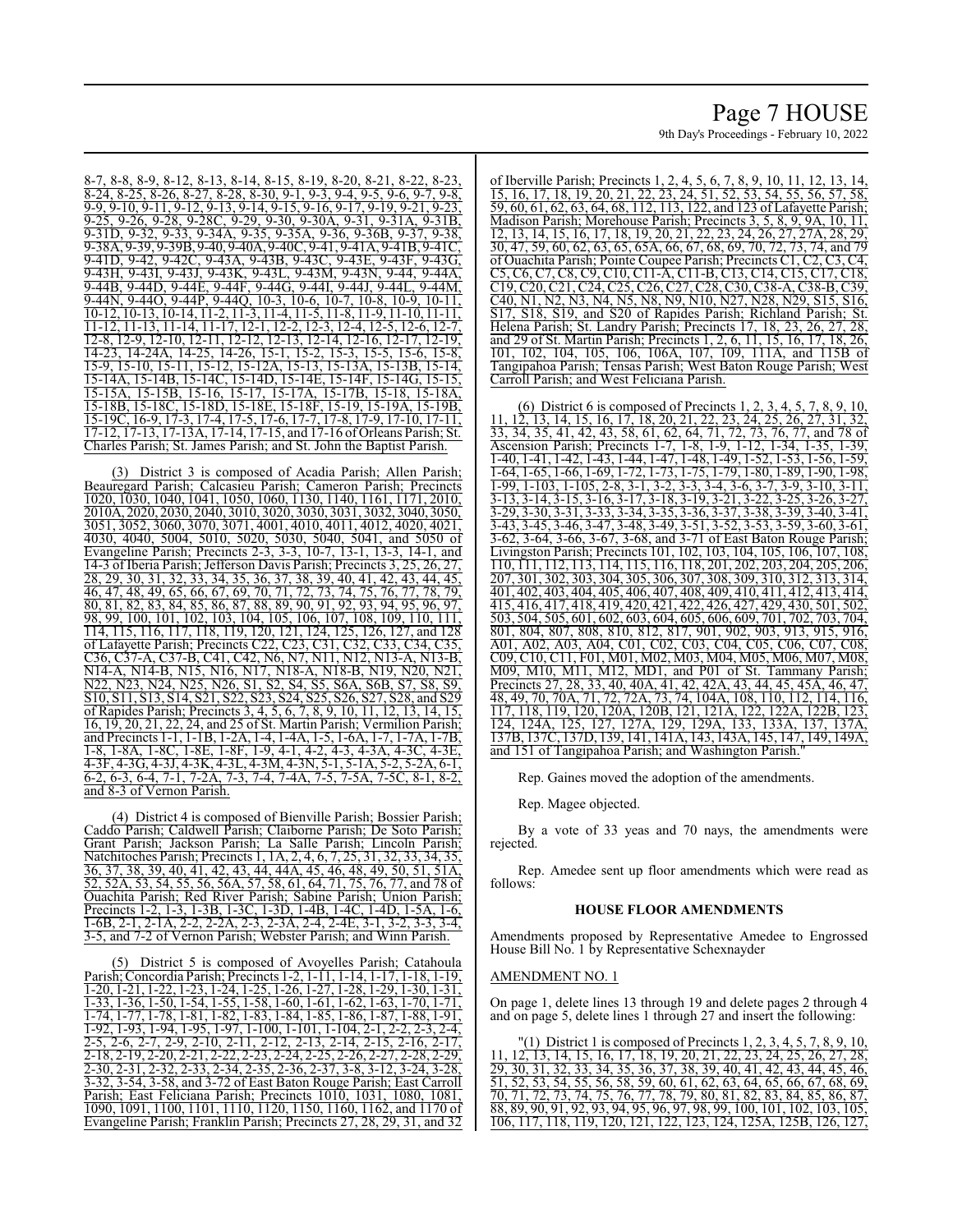128, 129, 130, 132, 134, 136, 192, 198, 199, 246, 247, 248, 1-GI, 1-H, 2-H, 3-H, 4-H, 5-H, 6-H, 7-H, 8-H, 9-H, 1-K, 2-K, 3-K, 4-K, 5-K, 6-KA, 6-KB, 7-KA, 7-KB, 8-K, 9-K, 10-K, 11-K, 12-K, 13-KA, 14-K, 16-K, 17-K, 18-K, 19-K, 20-K, 25-K, 27-K, 28-K, 34-K, 35-K, and 1-LofJefferson Parish; Precincts 3-2, 3-3, 3-6, 4-1, 4-2, 4-3, 4-4, 4-5, 4-6, 8-1, 9-1, 9-2, 10-1, 10-2, 10-3, 10-4, 10-5, 10-6, 10-7, 10-8, 10-9, 10-10, 10-11, 10-12, 10-13, 10-14, 10-15, 10-16, 11-1, and 11-2 of Lafourche Parish; Precincts 3-20, 4-7, 4-8, 4-9, 4-11, 4-14, 4-15, 4-17, 4-17A, 4-18, 4-20, 4-21, 4-22, 4-23, 5-15, 5-16, 5-17, 5-18, 7-41, 7-42, 14-2, 14-3, 14-4, 14-5, 14-6, 14-7, 14-8, 14-9, 14-10, 14-11, 14-12, 14-13A, 14-14, 14-15, 14-16, 14-18A, 14-19, 14-21, 16-2, 16-3, 17-1, 17-17, 17-18, 17-18A, 17-19, and 17-20 of Orleans Parish; Plaquemines Parish; St. Bernard Parish; St. Tammany Parish; Precincts 42A, 43, 48, 49, 70, 70A, 71, 72, 72A, 73, 74, 122, 122A, 122B, 124, 124A, 137, 137A, 137C, 137D, 139, 141A, 145, 147, 149, 149A, and 151 of Tangipahoa Parish; and Precincts 15, 16, 19, 20, 21, 23, 25, 29, 31, 32, 34, 35, 36, 38, 41, 43, 45, 46, 48, 49, 52, 53, 54, 55, 56, 57, 58, 59, 60, 61, 63, 69, 71, 72, 83, 84, 85, 88, 89, 90, 110, and 111 of Terrebonne Parish.

(2) District 2 is composed of Precincts 30, 36, 37, 39, 42, 44, 45, 47, 48, 50, 51, 52, 53, 54, 55, 57, and 65 of Ascension Parish; Precincts 1-1, 1-2, 2-2, 4-3, 5-5, 6-1, 6-2, 6-3, and 7-1 of Assumption Parish; Precincts 1-2, 1-3, 1-4, 1-5, 1-6, 1-10, 1-11, 1-13, 1-14, 1-15, 1-16, 1-17, 1-18, 1-19, 1-21, 1-22, 1-23, 1-24, 1-25, 1-26, 1-27, 1-28, 1-29, 1-30, 1-31, 1-32, 1-36, 1-45, 1-50, 1-51, 1-58, 1-61, 1-62, 1-63, 1-67, 1-77, 1-84, 1-85, 1-86, 1-91, 1-92, 1-93, 1-94, 1-95, 1-100, 1-101, 1-104, 2-1, 2-9, 2-11, 2-13, 2-16, 2-20, 2-22, 2-23, 2-24, and 2-30 of East Baton Rouge Parish; Precincts 1, 3, 6, 7, 9, 10, 11, 12, 13C, 14, 14A, 15, 16, 18, 19, 20, 21, 22, and 23 of Iberville Parish; <u>Precincts 57, 104, 108, 115, 116, 131, 133, 138, 150, 151, 152, 153.</u> 154, 155, 156, 157A, 157B, 170, 171, 172, 173, 174, 175, 176, 177, 178, 179A, 179B, 180, 181, 182, 183, 184, 185A, 185B, 187, 188, 189, 190, 191, 193A, 193B, 194A, 194B, 195, 196, 197A, 197B, 200, 201, 202, 203, 204, 205, 210, 211, 212, 213A, 213B, 213C, 214A, 214B, 215, 216A, 216B, 216C, 217, 225, 226, 227, 228, 229, 230, 231, 232A, 232B, 234, 235, 236, 237, 238A, 238B, 1-G, 2-G, 3-G, 4-G, 5-G, 6-G, 7-G, 8-G, 9-G, 10-G, 11-G, 12-G, 13-G, 13-KB, 15-K, 21-K, 22-K, 23-K, 24-K, 26-K, 29-K, 30-K, 31-K, 33-K, 1-W, 2-W, 3-W, 4-W, 5-W, 6-W, and 7-W of Jefferson Parish; Precincts 1-1, 1-2, 1-5, 1-6, 2-1, 2-2, 2-4, 2-6, 2-7, 3-1, 3-8, 3-9, 3-12, 3-14, 3-15, 3-18, 3-19, 4-2, 4-3, 4-5, 4-6, 5-1, 5-2, 5-3, 5-5, 5-7, 5-8, 5-9, 5-10, 5-11, 5-12, 5-13, 6-1, 6-2, 6-4, 6-6, 6-7, 6-8, 6-9, 7-1, 7-2, 7-4, 7-5, 7-6, 7-7, 7-8, 7-9A, 7-10, 7-11, 7-12, 7-13, 7-14, 7-15, 7-16, 7-17, 7-18, 7-19, 7-20, 7-21, 7-23, 7-24, 7-25, 7-25A, 7-26, 7-27, 7-27B, 7-28, 7-28A, 7-29, 7-30, 7-32, 7-33, 7-35, 7-37, 7-37A, 7-40, 8-1, 8-2, 8-4, 8-6, 8-7, 8-8, 8-9, 8-12, 8-13, 8-14, 8-15, 8-19, 8-20, 8-21, 8-22, 8-23, 8-24, 8-25, 8-26, 8-27, 8-28, 8-30, 9-1, 9-3, 9-4, 9-5, 9-6, 9-7, 9-8, 9-9, 9-10, 9-11, 9-12, 9-13, 9-14, 9-15, 9-16, 9-17, 9-19, 9-21, 9-23, 9-25, 9-26, 9-28, 9-28C, 9-29, 9-30, 9-30A, 9-31, 9-31A, 9-31B, 9-31D, 9-32, 9-33, 9-34A, 9-35, 9-35A, 9-36, 9-36B, 9-37, 9-38, 9-38A, 9-39, 9-39B, 9-40, 9-40A, 9-40C, 9-41, 9-41A, 9-41B, 9-41C, 9-41D, 9-42, 9-42C, 9-43A, 9-43B, 9-43C, 9-43E, 9-43F, 9-43G, 9-43H, 9-43I, 9-43J, 9-43K, 9-43L, 9-43M, 9-43N, 9-44, 9-44A, 9-44B, 9-44D, 9-44E, 9-44F, 9-44G, 9-44I, 9-44J, 9-44L, 9-44M, 9-44N, 9-44O, 9-44P, 9-44Q, 9-45, 9-45A, 10-3, 10-6, 10-7, 10-8, 10-9, 10-11, 10-12, 10-13, 10-14, 11-2, 11-3, 11-4, 11-5, 11-8, 11-9, 11-10, 11-11, 11-12, 11-13, 11-14, 11-17, 12-1, 12-2, 12-3, 12-4, 12-5, 12-6, 12-7, 12-8, 12-9, 12-10, 12-11, 12-12, 12-13, 12-14, 12-16, 12-17, 12-19, 13-1, 13-2, 13-3, 13-4, 13-5, 13-6, 13-7, 13-8, 13-9, 13-10, 13-11, 13-12, 13-13, 13-14, 13-15, 13-16, 14-1, 14-17, 14-20, 14-23, 14-24A, 14-25, 14-26, 15-1, 15-2, 15-3, 15-5, 15-6, 15-8, 15-9, 15-10, 15-11, 15-12, 15-12A, 15-13, 15-13A, 15-13B, 15-14, 15-14A, 15-14B, 15-14C, 15-14D, 15-14E, 15-14F, 15-14G, 15-15, 15-15A, 15-15B, 15-16, 15-17, 15-17A, 15-17B, 15-18, 15-18A, 15-18B, 15-18C, 15-18D, 15-18E, 15-18F, 15-19, 15-19A, 15-19B, 15-19C, 16-1, 16-1A, 16-4, 16-5, 16-6, 16-7, 16-8, 16-9, 17-2, 17-3, 17-4, 17-5, 17-6, 17-7, 17-8, 17-9, 17-10, 17-11, 17-12, 17-13, 17-13A, 17-14, 17-15, and 17-16 of Orleans Parish; Precincts 1-1, 1-2, 1-3, 1-5, 2-1, 2-2, 2-3, 2-4, 2-5, 4-1, 4-2, 4-3, 4-4, 5-4, 6-6, 6-7, 7-1, 7-2, 7-3, and 7-4 of St. Charles Parish; St. James Parish; Precincts 1-1, 1-2, 1-3, 1-4, 1-5, 2-1, 2-2, 2-3, 2-4, 3-1, 3-2,

3-4, 4-1, 4-2, 4-3, 4-14, 5-1, 5-8, 6-1, 6-3, 6-4, and 7-7 of St. John the Baptist Parish; and Precincts 1A, 1B, 1C, 6, 8, 10A, 10B, 13A, 13B, 14, and 15 of West Baton Rouge Parish.

(3) District 3 is composed of Acadia Parish; Precincts 160E, 160W, 161, 162E, 162W, 163, 164, 165, 166E, 166W, 167, 260, 261, 262, 300, 301, 302, 303, 304, 305, 306, 307, 308, 309E, 309W, 310, 311, 312, 313E, 313W, 314, 315E, 315W, 316E, 316W, 317, 318, 319N, 319S, 320E, 320W, 321, 322, 323, 324, 325, 326, 327, 328, 329, 330, 331, 332N, 332S, 333, 334, 335, 336, 337, 338, 339, 340, 360, 361, 362, 363, 364, 365, 366, 367, 368, 369, 370, 371N, 371S, 372, 400, 401, 402, 403, 404, 405, 406, 407, 408, 440, 441, 460E, 460W, 461, 463, 464, 465, 466E, 466W, 467, 468, 469, 560, 561, 562, 661, 662, 663, 664, 700, 701, 702, 703, 760, 761, 762, 800, 801, 860N, 860S, 861E, and 861W of Calcasieu Parish; Cameron Parish; Iberia Parish; Precincts 1, 2, 3, 4, 5, 6, 7, 8, 8A, 9A, 9B, 10, 12, 14, 16, 17, 18, 19, 20, 21, and 23 of Jefferson Davis Parish; Lafayette Parish; St. Martin Parish; St. Mary Parish; and Vermilion Parish.

(4) District 4 is composed of Allen Parish; Beauregard Parish; Bienville Parish; Bossier Parish; Caddo Parish; Precincts 600, 601, 602, 603, and 660 of Calcasieu Parish; Claiborne Parish; De Soto Parish; Evangeline Parish; Precincts 13 of Jefferson Davis Parish; Natchitoches Parish; Precincts S1, S2, and S9 ofRapides Parish; Red River Parish; Sabine Parish; St. LandryParish; Union Parish; Vernon Parish; and Webster Parish.

(5) District 5 is composed ofAvoyelles Parish; Caldwell Parish; Catahoula Parish; Concordia Parish; East Carroll Parish; East Feliciana Parish; Franklin Parish; Grant Parish; Jackson Parish; La Salle Parish; Lincoln Parish; Madison Parish; Morehouse Parish; Ouachita Parish; Pointe Coupee Parish; Precincts C1, C2, C3, C4, C5, C6, C7, C8, C9, C10, C11-A, C11-B, C13, C14, C15, C17, C18, C19, C20, C21, C22, C23, C24, C25, C26, C27, C28, C30, C31, C32, C33, C34, C35, C36, C37-A, C37-B, C38-A, C38-B, C39, C40, C41, C42, N1, N2, N3, N4, N5, N6, N7, N8, N9, N10, N11, N12, N13-A, N13-B, N14-A, N14-B, N15, N16, N17, N18-A, N18-B, N19, N20, N21, N22, N23, N24, N25, N26, N27, N28, N29, S4, S5, S6A, S6B, S7, S8, S10, S11, S13, S14, S15, S16, S17, S18, S19, S20, S21, S22, S23, S24, S25, S26, S27, S28, and S29 of Rapides Parish; Richland Parish; St. Helena Parish; Precincts 1, 2, 6, 11, 15, 16, 17, 18, 26, 27, 28, 33, 40, 40A, 41, 42, 44, 45, 45A, 46, 47, 101, 102, 104, 104A, 105, 106, 106A, 107, 108, 109, 110, 111A, 112, 114, 115B, 116, 117, 118, 119, 120, 120A, 120B, 121, 121A, 123, 125, 127, 127A, 129, 129A, 133, 133A, 137B, 141, 143, and 143A of Tangipahoa Parish; Tensas Parish; Washington Parish; West Carroll Parish; West Feliciana Parish; and Winn Parish.

(6) District 6 is composed of Precincts 1, 2, 3, 4, 5, 6, 7, 8, 9, 10, 11, 12, 13, 14, 15, 16, 17, 18, 20, 21, 22, 23, 24, 25, 26, 27, 28, 31, 32, 33, 34, 35, 40, 41, 43, 58, 61, 62, 63, 64, 66, 71, 72, 73, 76, 77, and 78 of Ascension Parish; Precincts 2-1, 2-3, 2-4, 2-5, 3-1, 3-2, 4-1, 4-2, 5-1, 5-2, 5-3, 7-2, 7-3, 8-1, and 9-1 of Assumption Parish; Precincts 1-1, 1-7, 1-8, 1-9, 1-12, 1-20, 1-33, 1-34, 1-35, 1-37, 1-38, 1-39, 1-40, 1-41, 1-42, 1-43, 1-44, 1-46, 1-47, 1-48, 1-49, 1-52, 1-53, 1-54, 1-55, 1-56, 1-57, 1-59, 1-60, 1-64, 1-65, 1-66, 1-68, 1-69, 1-70, 1-71, 1-72, 1-73, 1-74, 1-75, 1-76, 1-78, 1-79, 1-80, 1-81, 1-82, 1-83, 1-87, 1-88, 1-89, 1-90, 1-97, 1-98, 1-99, 1-102, 1-103, 1-105, 1-107, 2-2, 2-3, 2-4, 2-5, 2-6, 2-7, 2-8, 2-10, 2-12, 2-14, 2-15, 2-17, 2-18, 2-19, 2-21, 2-25, 2-26, 2-27, 2-28, 2-29, 2-31, 2-32, 2-33, 2-34, 2-35, 2-36, 2-37, 3-1, 3-2, 3-3, 3-4, 3-5, 3-6, 3-7, 3-8, 3-9, 3-10, 3-11, 3-12, 3-13, 3-14, 3-15, 3-16, 3-17, 3-18, 3-19, 3-20, 3-21, 3-22, 3-23, 3-24, 3-25, 3-26, 3-27, 3-28, 3-29, 3-30, 3-31, 3-32, 3-33, 3-34, 3-35, 3-36, 3-37, 3-38, 3-39, 3-40, 3-41, 3-43, 3-44, 3-45, 3-46, 3-47, 3-48, 3-49, 3-50, 3-51, 3-52, 3-53, 3-54, 3-55, 3-56, 3-57, 3-58, 3-59, 3-60, 3-61, 3-62, 3-63, 3-64, 3-65, 3-66, 3-67, 3-68, 3-69, 3-70, 3-71 and 3-72 of East Baton Rouge Parish; Precincts 4, 5, 13, 15B, 17, 24, 25, 26, 27, 28, 29, 31, and 32 of Iberville Parish; Precincts 1-1, 1-2, 1-3, 1-4, 1-5, 2-1, 2-1A, 2-2, 2-3, 2-3A, 2-4, 2-5, 2-6, 2-7, 2-8, 2-9, 2-10, 2-11, 2-12, 2-13, 2-14, 3-1, 3-4, 3-5, 5-1, 5-1A, 5-1B, 5-2, 6-1, 6-2, 6-3, 6-4, 6-5, 7-1, 7-2, 7-3, 7-4, 11-3, 11-4, and 11-5 of Lafourche Parish;